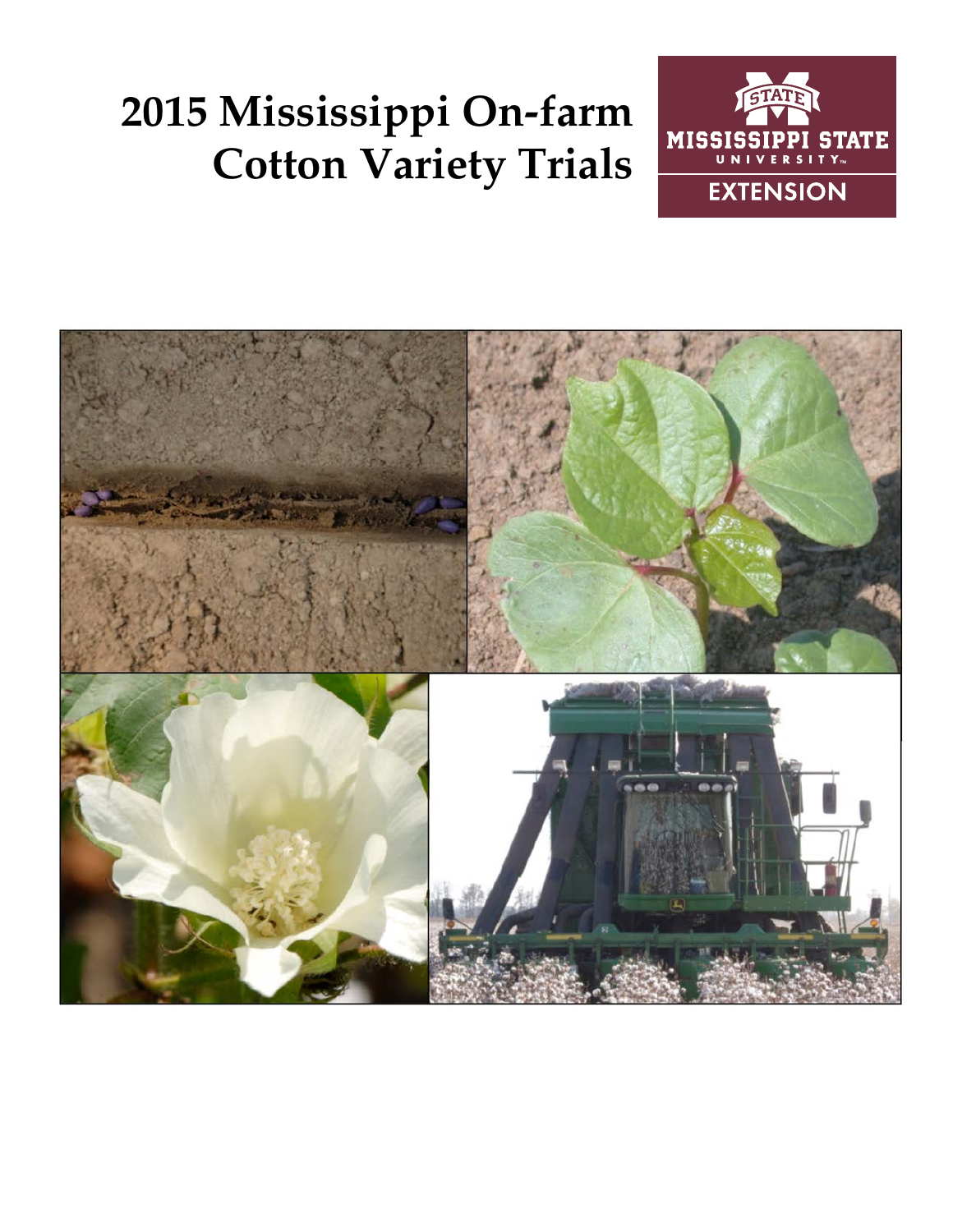## Contents

| Data Tables                     |    |
|---------------------------------|----|
|                                 |    |
|                                 |    |
|                                 |    |
|                                 |    |
|                                 |    |
| Individual Trial Location Data: |    |
|                                 |    |
|                                 |    |
|                                 |    |
|                                 |    |
|                                 |    |
|                                 |    |
|                                 |    |
|                                 |    |
| Itta Bena                       | 14 |
|                                 |    |
|                                 |    |
|                                 |    |
|                                 |    |
|                                 |    |
|                                 |    |
|                                 |    |
|                                 |    |
|                                 |    |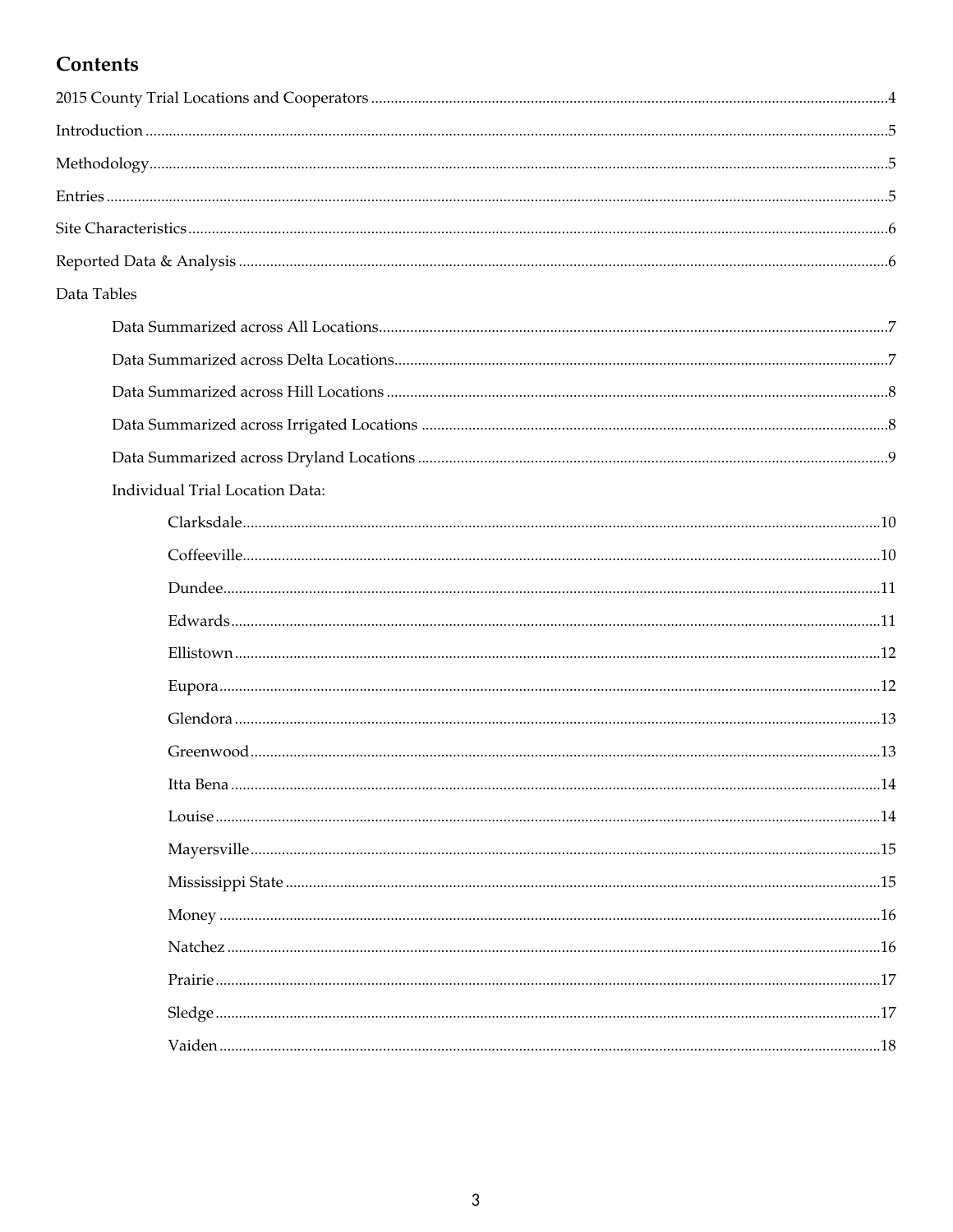## **2015 County Trial Locations and Cooperators**

Trials arranged and conducted by Dr. Darrin Dodds.

Assistance provided by Drew Denton, Michael Plumblee, Tandon Baker, Clark Blaine, Michael Davis, Savana Davis, Jake Norris, and Benjamin Palmer.

Special thanks to Andrea Jones, University of Missouri Delta Research and Extension Center.

| <b>County Variety Trial Program.</b> | Table 1. Locations, growers, and cooperating agronomists for 2015 Mississippi State University |                       |
|--------------------------------------|------------------------------------------------------------------------------------------------|-----------------------|
| Location                             | Grower                                                                                         | <b>MSU Agronomist</b> |
| Clarksdale                           | <b>Bowen Flowers</b>                                                                           | Darrin Dodds          |
| Coffeeville                          | Coley Bailey                                                                                   | Darrin Dodds          |
| Dundee                               | Douglas Hood                                                                                   | Darrin Dodds          |
| Edwards                              | Kendall Garraway                                                                               | Darrin Dodds          |
| Ellistown                            | Larry Coker                                                                                    | <b>Charlie Stokes</b> |
| Eupora                               | Matt Knight                                                                                    | Dennis Reginelli      |
| Glendora                             | Mike Sturdivant                                                                                | Darrin Dodds          |
| Greenwood                            | John Moor                                                                                      | Andy Braswell         |
| Itta Bena                            | <b>Travis Dunn</b>                                                                             | Andy Braswell         |
| Louise                               | Byron Seward                                                                                   | Darrin Dodds          |
| Meyersville                          | <b>Chase Mahalitic</b>                                                                         | John Carson           |
| Mississippi State                    | Darrin Dodds                                                                                   | Darrin Dodds          |
| Money                                | Chris Bush                                                                                     | Andy Braswell         |
| Natchez                              | Matthew Guedon                                                                                 | Darrin Dodds          |
| Prairie                              | <b>Ben Harlow</b>                                                                              | <b>Charlie Stokes</b> |
| Sledge                               | David Taylor                                                                                   | Darrin Dodds          |
| Vaiden                               | Shirley Farms                                                                                  | Ernie Flint           |

The Mississippi State University Extension Service sincerely appreciates the time and effort of the cooperating growers and Mississippi State University agronomists. In addition, several independent consultants provided a tremendous level of assistance with these trials, including Tyler Dixon, Ty Edwards, Bert Falkner, Tucker Miller, and Tim Richards.

Sincere gratitude is also extended to the following seed companies and representatives for providing seed for these trials: Bayer CropScience, Dr. Andy White; Crop Production Services/Dyna-Gro, Scott Cummings; Dow AgroSciences/ Phytogen Cottonseed, Dr. Brooks Blanche; and Monsanto Company/Delta and Pine Land, Greg Ferguson.

Cooperation from all aforementioned parties is essential for success of the Mississippi State University County Research and Demonstration Yield Trial Program.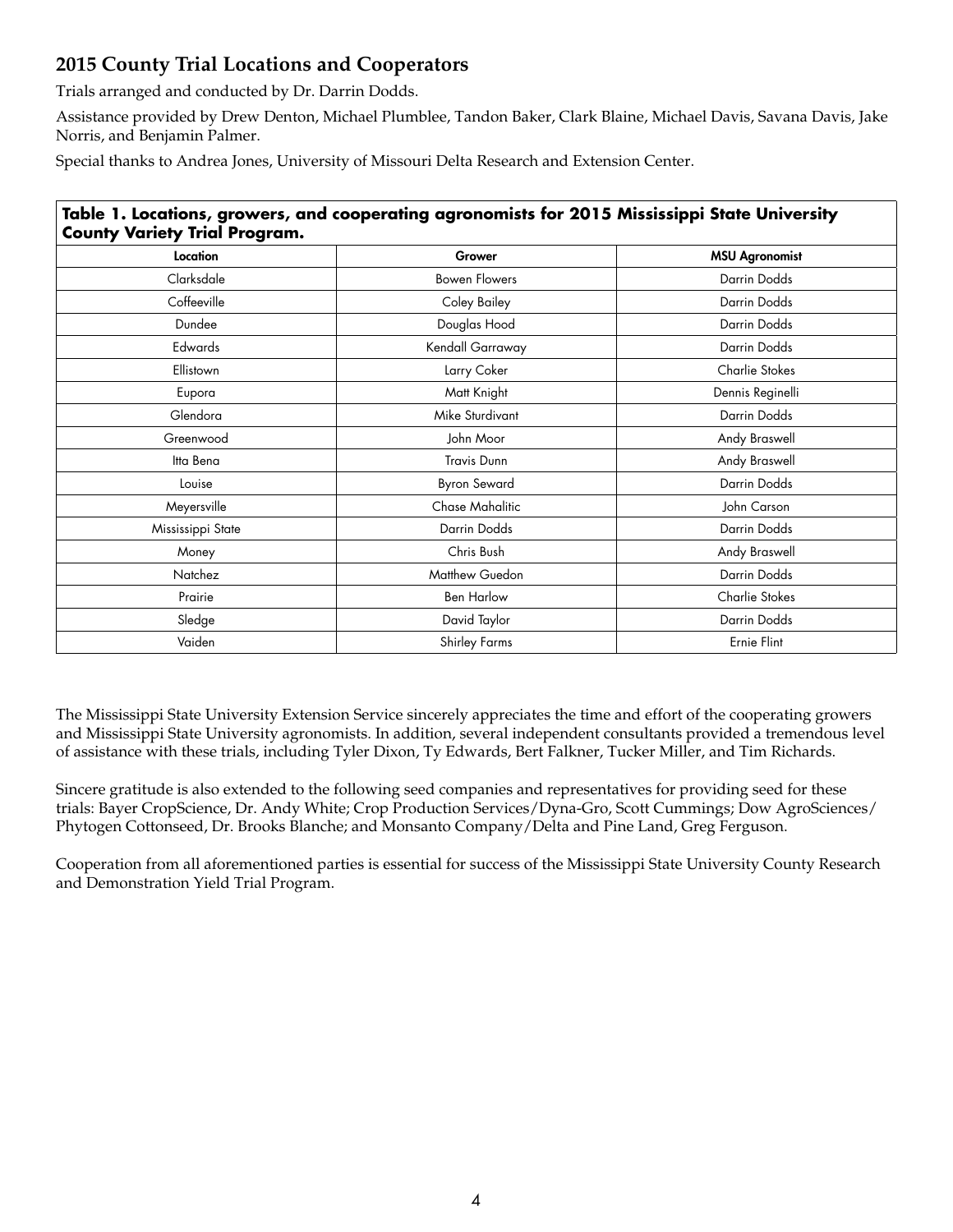## **Introduction**

The decision-making process regarding variety selection is often difficult and leaves growers wondering for the remainder of the season whether they made the right decisions. Further complicating this process has been the rapid introduction of new varieties and the passing of "older" varieties over the past several years. Historically, a premier variety would remain in the marketplace for a long period of time. However, a variety that performs well today typically has a life span of 4–6 years. One that does not perform well will likely remain on the market for fewer than 3 years. In addition, the historical standard for variety testing information was to have 2–3 years of data before releasing any given variety. Today, 1–2 years of "broadscale" variety testing is common prior to new variety release. Therefore, greater demand has been placed on testing a variety in as many environments as possible as a substitute for multiple years of data. Variety testing before public release is conducted by the private industry and through university official variety trial (OVT) programs. OVT data is typically available for 1 year before variety release.

Our on-farm testing program is not designed to replace or compete with small-plot OVT testing programs. Rather, it is designed to complement the data that is provided by OVT programs by providing data from grower farms under real-world management scenarios. Large-plot variety trial data in conjunction with small-plot OVT data provides a tremendous resource with respect to variety performance to the growers of Mississippi. Furthermore, these data are the only known source of unbiased information that includes large-plot testing of varieties from multiple companies across such a broad range of geography.

## **Methodology**

The on-farm testing program at Mississippi State University is designed to test varieties in as many environments and management scenarios as possible. Limiting the number of entries allows for efficient planting and harvest operations and requires a minimum amount of time from cooperating growers. The number of variety entries each company is given depends on market share as determined by the USDA-AMS Cotton Varieties Planted Report from the previous year. In addition, one to two at-large entries are given to smaller companies in order to provide equal opportunity to as many seed providers as possible. Our on-farm variety tests are usually planted in 8- or 12-row sets using planting equipment provided

by each respective grower. In some cases, 4- or 6-row sets are used depending on site characteristics and grower preference. In addition, two replications of each variety are planted and harvested at all locations. Plot lengths ranged from 600 to 3,600 feet in 2015 depending on trial field characteristics. Seed treatments are at the discretion of the company providing seed. A premium package including insecticide, fungicide, and nematacide seed treatments was included for each variety. In-season management is at the discretion of the grower, and growers are encouraged to manage the plot area as they would manage any given field on their farm.

Each variety replication was individually harvested using standard harvest equipment. Harvest weights were collected using a boll buggy or trailer modified to display the weight of seed cotton contained. Prior to all harvest operations, each boll buggy or trailer was calibrated by Master Scale in Greenwood, Mississippi, to ensure that correct harvest weights were collected. An 8- to 10-pound seed cotton sample was collected for each variety. In order to reduce ginning time, half of the sample was collected from replication number 1 and half was collected from replication number 2. Seed cotton was ginned at the University of Missouri Delta Research and Extension Center near Portageville, Missouri. Ginning equipment at the University of Missouri consists of a 20-saw Continental Eagle gin equipped with a stick machine, incline cleaners, a single lint cleaner, and a condenser. Fiber quality for each ginned sample was determined using a high volume instrument (HVI) located at the Texas Tech Fiber and Biopolymer Research Institute.

#### **Entries**

A maximum of 10 core entries per year are allowed in the Mississippi State University on-farm variety trial program. Entries are allotted based on market share from each given company. One entry per year is automatically given to the variety planted on the highest acreage in the previous year based on the annual Varieties Planted Report from USDA-AMS. In 2015, Monsanto/Delta and Pine Land was allotted three spots; Bayer CropScience, including the FiberMax and Stoneville brands, was allotted a total of three spots; Dow AgroSciences/Phytogen Cottonseed was allotted three spots; and the one additional spot was given "at-large" in order to provide parity between smaller companies with less resources than larger companies. Entries in the 2015 Mississippi State University County Trial Program were as follows: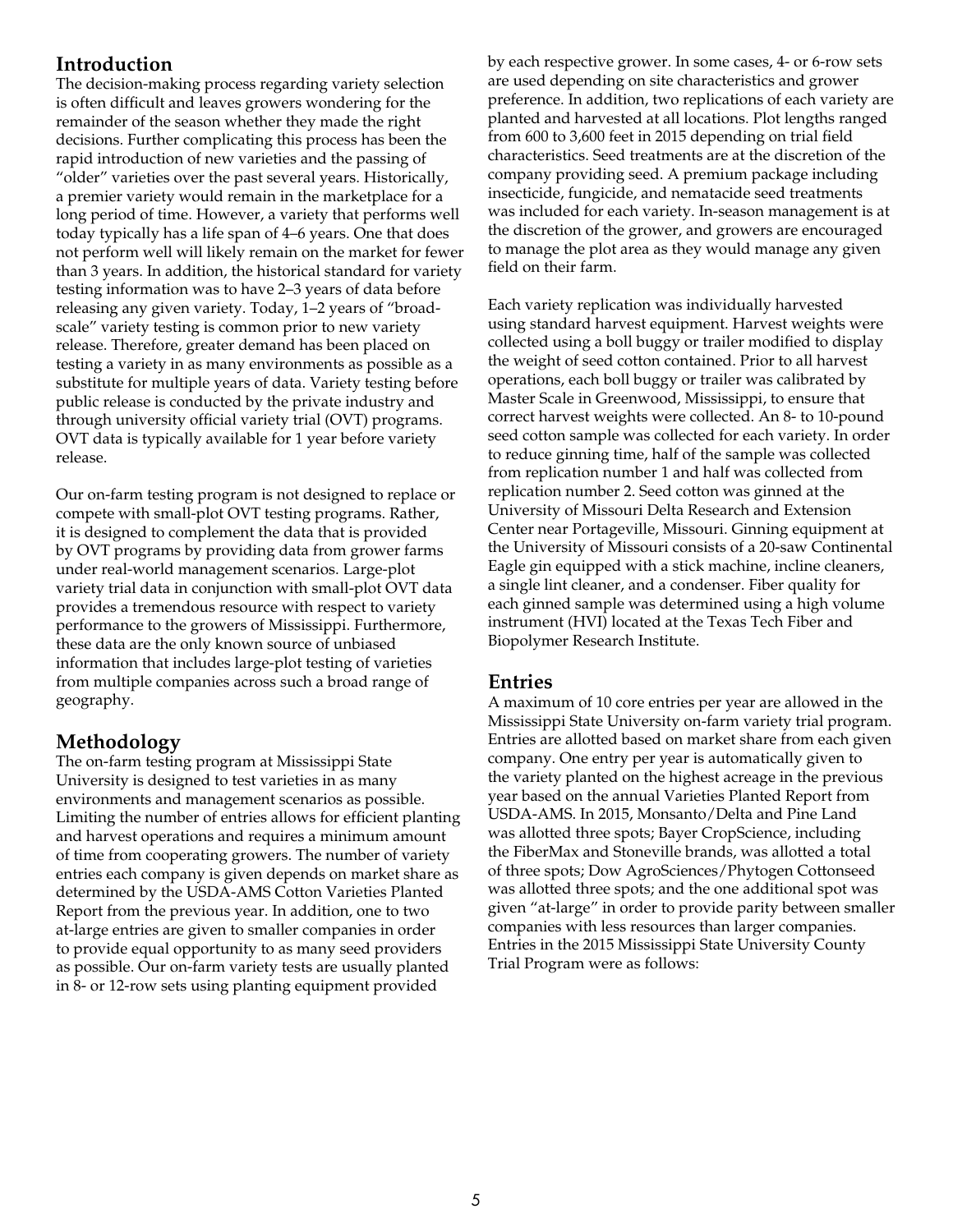| Table 2. 2015 Mississippi State University county variety trial program entry list. |                                                    |                     |  |  |  |  |  |
|-------------------------------------------------------------------------------------|----------------------------------------------------|---------------------|--|--|--|--|--|
| Slot #                                                                              | Criteria/Company                                   | <b>Variety</b>      |  |  |  |  |  |
|                                                                                     | At-Large Entry - Crop Production Services/Dyna-Gro | <b>DG 2570 B2RF</b> |  |  |  |  |  |
|                                                                                     | <b>Bayer CropScience</b>                           | ST 4747GLB2         |  |  |  |  |  |
| 3                                                                                   | <b>Bayer CropScience</b>                           | ST 4946GLB2         |  |  |  |  |  |
| 4                                                                                   | <b>Bayer CropScience</b>                           | ST 6182GLT          |  |  |  |  |  |
| 5                                                                                   | Dow AgroSciences/Phytogen Cottonseed               | PHY 312 WRF         |  |  |  |  |  |
| 6                                                                                   | Dow AgroSciences/Phytogen Cottonseed               | PHY 444 WRF         |  |  |  |  |  |
|                                                                                     | Dow AgroSciences/Phytogen Cottonseed               | <b>PHY 495 W3RF</b> |  |  |  |  |  |
| 8                                                                                   | Monsanto/Delta and Pine Land                       | DP 1518 B2XF        |  |  |  |  |  |
| 9                                                                                   | Monsanto/Delta and Pine Land                       | DP 1522 B2XF        |  |  |  |  |  |
| 10                                                                                  | Monsanto/Delta and Pine Land                       | DP 1553 B2XF        |  |  |  |  |  |

#### **Site Characteristics**

Locations for the 2015 Mississippi State University County Yield Trial Program are listed on page 3. Yield trials were conducted at a total of 17 locations. Nine locations were in the Delta and eight were in the Hills. Eight of nine Delta locations were irrigated, whereas all eight Hill locations were dryland. Field sites were chosen based on grower preference and required elements to conduct a yield trial.

#### **Reported Data and Analysis**

Each data table includes the following: variety, lint yield, lint percent, micronaire, staple length (in inches), fiber strength, fiber uniformity, and leaf grade. Data analysis using SAS v. 9.4 was conducted on all replicated trials. Grand means (averages) as well as least significant differences (LSD) are presented for all replicated data. Least significant differences are the smallest value with which we can confidently say there is a difference between two means. Differences in means less than the given LSD value are likely due to variability within a given field or environment. For non-replicated trials and fiber data at individual locations, LSDs are not applicable. For locations that were replicated and data from one replication of a given variety was lost, SAS will interpret these data as missing and provide data analysis based on estimates. Therefore, average data for a given location may be slightly different than data reported.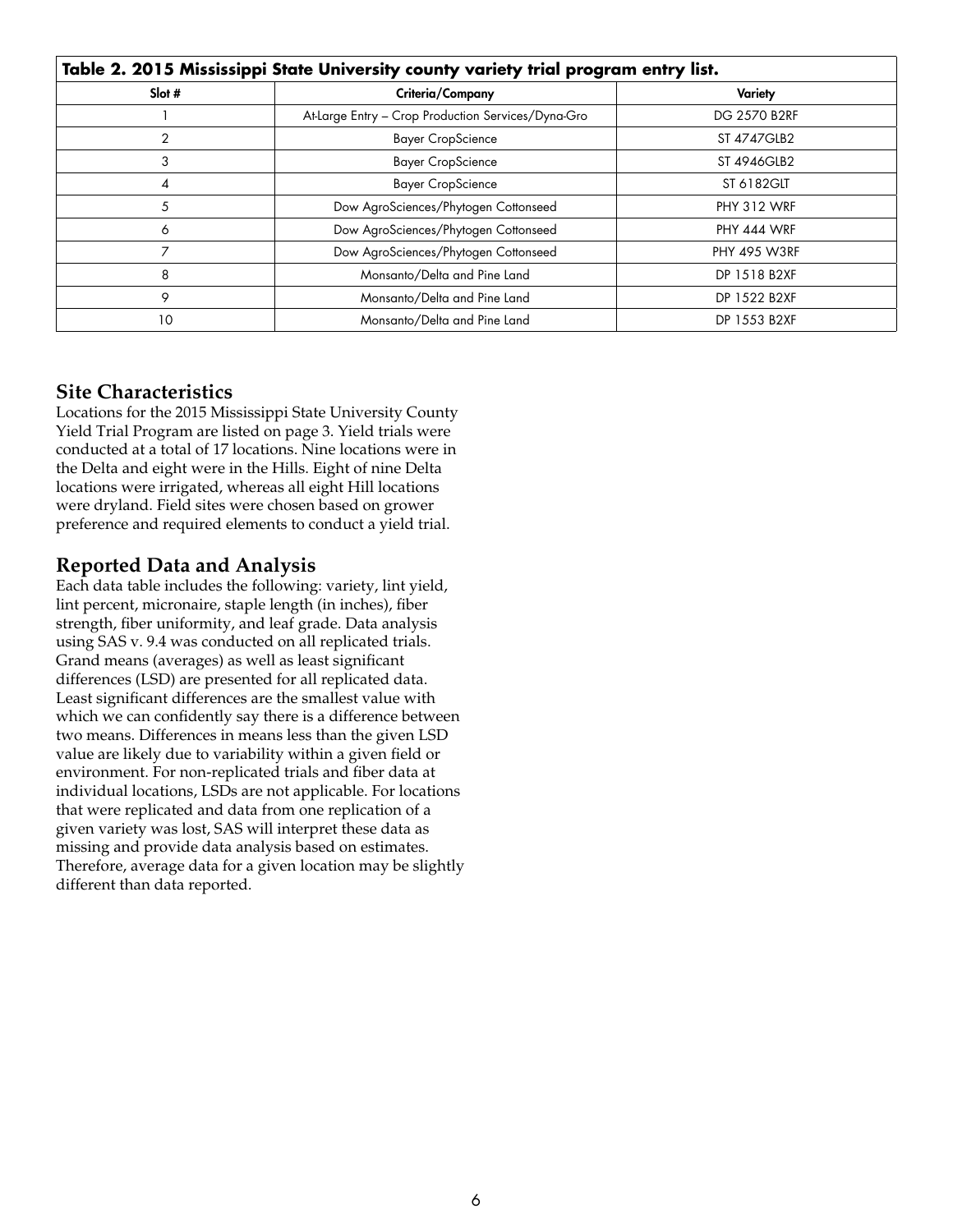## **2015 Mississippi State University On-Farm Variety Trial Program**

| <b>Variety</b>      | <b>Lint Yield</b> | <b>Lint Percent</b> | Mic | Staple         | Strength      | <b>Uniformity</b> | Leaf |
|---------------------|-------------------|---------------------|-----|----------------|---------------|-------------------|------|
|                     | Lb/Acre           | ----- % -----       |     | --- Inches --- | - grams/tex - | ---- % ----       |      |
| PHY 444 WRF         | $1345*$           | 39.2                | 4.1 | 1.27           | 33.6          | 85.5              | 4.9  |
| PHY 312 WRF         | 1288              | 38.2                | 4.5 | 1.21           | 33.4          | 85.3              | 6.1  |
| DP 1522 B2XF        | 1287              | 38.5                | 4.8 | 1.18           | 32.9          | 84.3              | 5.9  |
| DP 1518 B2XF        | 1272              | 38.1                | 4.4 | 1.18           | 31.3          | 84.3              | 6.1  |
| <b>DG 2570 B2RF</b> | 1243              | 37.7                | 4.8 | 1.16           | 33.9          | 84.5              | 3.6  |
| <b>PHY 495 W3RF</b> | 1213              | 39.2                | 4.6 | 1.14           | 34.5          | 84.3              | 4.8  |
| DP 1553 B2XF        | 1192              | 39.3                | 4.6 | 1.21           | 31.9          | 84.5              | 3.7  |
| ST 6182GLT          | 1181              | 40.3                | 4.6 | 1.19           | 31.8          | 84.3              | 3.9  |
| ST 4946GLB2         | 1163              | 36.6                | 4.7 | 1.20           | 34.6          | 84.6              | 5.6  |
| ST 4747GLB2         | 1127              | 35.9                | 4.6 | 1.21           | 31.2          | 83.7              | 5.7  |
| <b>Grand Mean</b>   | 1231              | 38.3                | 4.6 | 1.20           | 32.9          | 84.5              | 5.0  |
| LSD (0.05)          | 57                | 0.6                 | 0.1 | 0.01           | 0.5           | 0.3               | 0.6  |

**Table 3. Yield and fiber quality data pooled across 17 locations.**

\*Yield not statistically different than the top-yielding variety.

#### **Table 4. Yield and fiber quality data pooled over nine Delta locations.**

| <b>Variety</b>      | <b>Lint Yield</b> | <b>Lint Percent</b> | Mic | <b>Staple</b>  | Strength      | <b>Uniformity</b> | Leaf |
|---------------------|-------------------|---------------------|-----|----------------|---------------|-------------------|------|
|                     | Lb/Acre           | ----- % -----       |     | --- Inches --- | - grams/tex - | ---- % ----       |      |
| DP 1518 B2XF        | 1405*             | 36.9                | 4.5 | 1.22           | 31.9          | 85.2              | 6.0  |
| PHY 444 WRF         | 1395*             | 37.4                | 4.1 | 1.29           | 34.0          | 85.9              | 4.1  |
| DP 1522 B2XF        | 1392*             | 37.1                | 4.8 | 1.21           | 33.8          | 84.8              | 6.0  |
| PHY 312 WRF         | $1371*$           | 36.8                | 4.5 | 1.24           | 34.0          | 85.8              | 5.8  |
| <b>DG 2570 B2RF</b> | 1324              | 37.2                | 4.8 | 1.18           | 33.1          | 85.0              | 3.6  |
| <b>PHY 495 W3RF</b> | 1283              | 38.0                | 4.6 | 1.17           | 35.2          | 84.6              | 4.9  |
| <b>ST 4946GLB2</b>  | 1259              | 35.5                | 4.8 | 1.22           | 34.4          | 85.0              | 5.4  |
| ST 6182GLT          | 1222              | 38.5                | 4.6 | 1.20           | 32.5          | 84.3              | 3.6  |
| <b>ST 4747GLB2</b>  | 1158              | 34.2                | 4.5 | 1.23           | 32.2          | 84.6              | 5.7  |
| DP 1553 B2XF        | 1150              | 37.7                | 4.4 | 1.24           | 32.6          | 84.8              | 3.5  |
| <b>Grand Mean</b>   | 1296              | 36.9                | 4.6 | 1.22           | 33.4          | 85.0              | 4.9  |
| LSD (0.05)          | 72                | 0.6                 | 0.1 | 0.01           | 0.7           | 0.4               | 0.8  |

\*Yield not statistically different than the top-yielding variety.

Delta region locations included Clarksdale, Dundee, Glendora, Greenwood, Itta Bena, Louise, Mayersville, Money, and Sledge.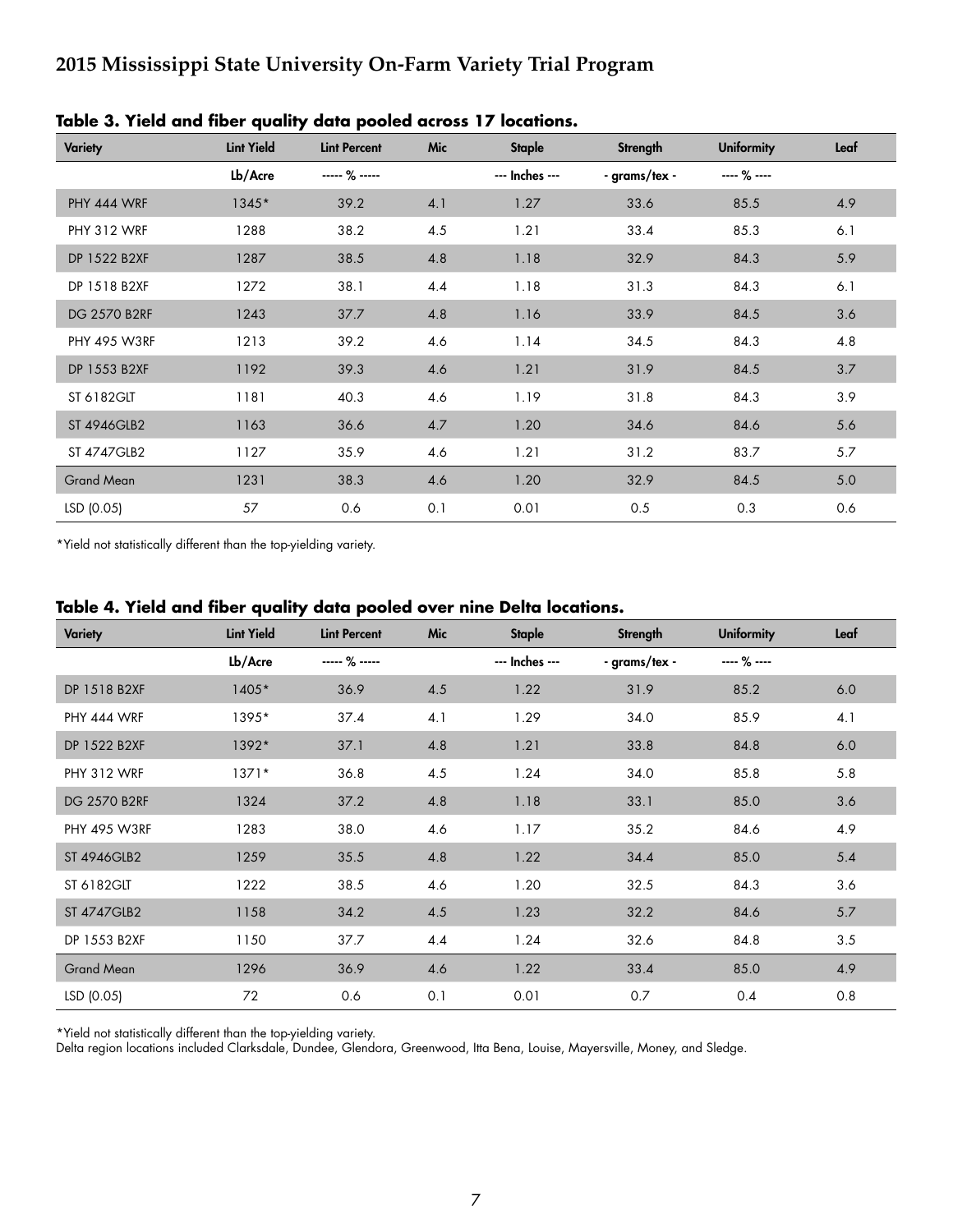| <b>Variety</b>      | <b>Lint Yield</b> | <b>Lint Percent</b> | Mic | <b>Staple</b>  | Strength      | <b>Uniformity</b> | Leaf    |
|---------------------|-------------------|---------------------|-----|----------------|---------------|-------------------|---------|
|                     | Lb/Acre           | ----- % -----       |     | --- Inches --- | - grams/tex - | ---- % ----       |         |
| PHY 444 WRF         | 1290*             | 41.5                | 4.0 | 1.25           | 33.1          | 85.1              | 5.7     |
| DP 1553 B2XF        | $1244*$           | 41.4                | 4.7 | 1.20           | 30.9          | 84.0              | 3.9     |
| PHY 312 WRF         | 1193              | 40.0                | 4.6 | 1.18           | 32.6          | 84.7              | 6.4     |
| DP 1522 B2XF        | 1167              | 40.2                | 4.8 | 1.15           | 31.9          | 83.6              | 5.8     |
| <b>DG 2570 B2RF</b> | 1152              | 38.5                | 4.9 | 1.13           | 32.6          | 83.9              | 3.5     |
| ST 6182GLT          | 1135              | 42.5                | 4.6 | 1.16           | 31.2          | 84.2              | 4.4     |
| <b>PHY 495 W3RF</b> | 1135              | 40.8                | 4.7 | 1.11           | 33.7          | 83.9              | 4.8     |
| DP 1518 B2XF        | 1119              | 39.6                | 4.3 | 1.15           | 30.5          | 83.4              | $6.2\,$ |
| ST 4747GLB2         | 1095              | 38.0                | 4.6 | 1.18           | 29.9          | 82.6              | 5.8     |
| ST 4946GLB2         | 1052              | 38.0                | 4.6 | 1.17           | 34.7          | 84.1              | 5.9     |
| <b>Grand Mean</b>   | 1158              | 40.1                | 4.6 | 1.17           | 32.1          | 83.9              | 5.2     |
| LSD (0.05)          | 77                | 1.0                 | 0.1 | 0.01           | 0.6           | 0.4               | 0.8     |

**Table 5. Yield and fiber quality data pooled over eight Hill region locations.**

\*Yield not statistically different than the top-yielding variety.

Hill region locations included Coffeeville, Edwards, Ellistown, Eupora, Mississippi State, Natchez, Prairie, and Vaiden.

| Table 6. Yield and fiber quality data pooled over nine irrigated locations. |  |  |  |  |  |  |  |  |  |  |
|-----------------------------------------------------------------------------|--|--|--|--|--|--|--|--|--|--|
|-----------------------------------------------------------------------------|--|--|--|--|--|--|--|--|--|--|

| <b>Variety</b>      | <b>Lint Yield</b> | <b>Lint Percent</b> | Mic | <b>Staple</b>  | Strength      | <b>Uniformity</b> | Leaf |
|---------------------|-------------------|---------------------|-----|----------------|---------------|-------------------|------|
|                     | Lb/Acre           | ----- % -----       |     | --- Inches --- | - grams/tex - | ---- % ----       |      |
| DP 1518 B2XF        | $1373*$           | 36.7                | 4.4 | 1.22           | 31.6          | 85.1              | 5.8  |
| PHY 444 WRF         | $1372*$           | 37.4                | 4.1 | 1.29           | 33.8          | 86.0              | 4.4  |
| DP 1522 B2XF        | 1362*             | 37.0                | 4.7 | 1.21           | 33.7          | 84.4              | 6.3  |
| PHY 312 WRF         | 1350*             | 36.7                | 4.5 | 1.24           | 33.9          | 85.8              | 5.8  |
| <b>DG 2570 B2RF</b> | $1315*$           | 37.1                | 4.8 | 1.18           | 33.0          | 85.0              | 3.4  |
| <b>PHY 495 W3RF</b> | 1257              | 37.9                | 4.5 | 1.17           | 34.9          | 84.5              | 4.8  |
| ST 4946GLB2         | 1234              | 35.4                | 4.8 | 1.22           | 34.3          | 85.0              | 5.7  |
| ST 6182GLT          | 1202              | 38.7                | 4.6 | 1.21           | 32.3          | 84.4              | 3.7  |
| <b>ST 4747GLB2</b>  | 1137              | 34.2                | 4.5 | 1.23           | 32.2          | 84.6              | 5.9  |
| DP 1553 B2XF        | 1109              | 37.5                | 4.4 | 1.24           | 32.6          | 84.9              | 3.7  |
| <b>Grand Mean</b>   | 1271              | 36.9                | 4.5 | 1.22           | 33.2          | 85.0              | 4.9  |
| LSD (0.05)          | 76                | 0.7                 | 0.1 | 0.01           | 0.7           | 0.4               | 0.8  |

\*Yield not statistically different than the top-yielding variety.

Irrigated locations included Clarksdale, Dundee, Glendora, Greenwood, Itta Bena, Louise, Money, and Sledge.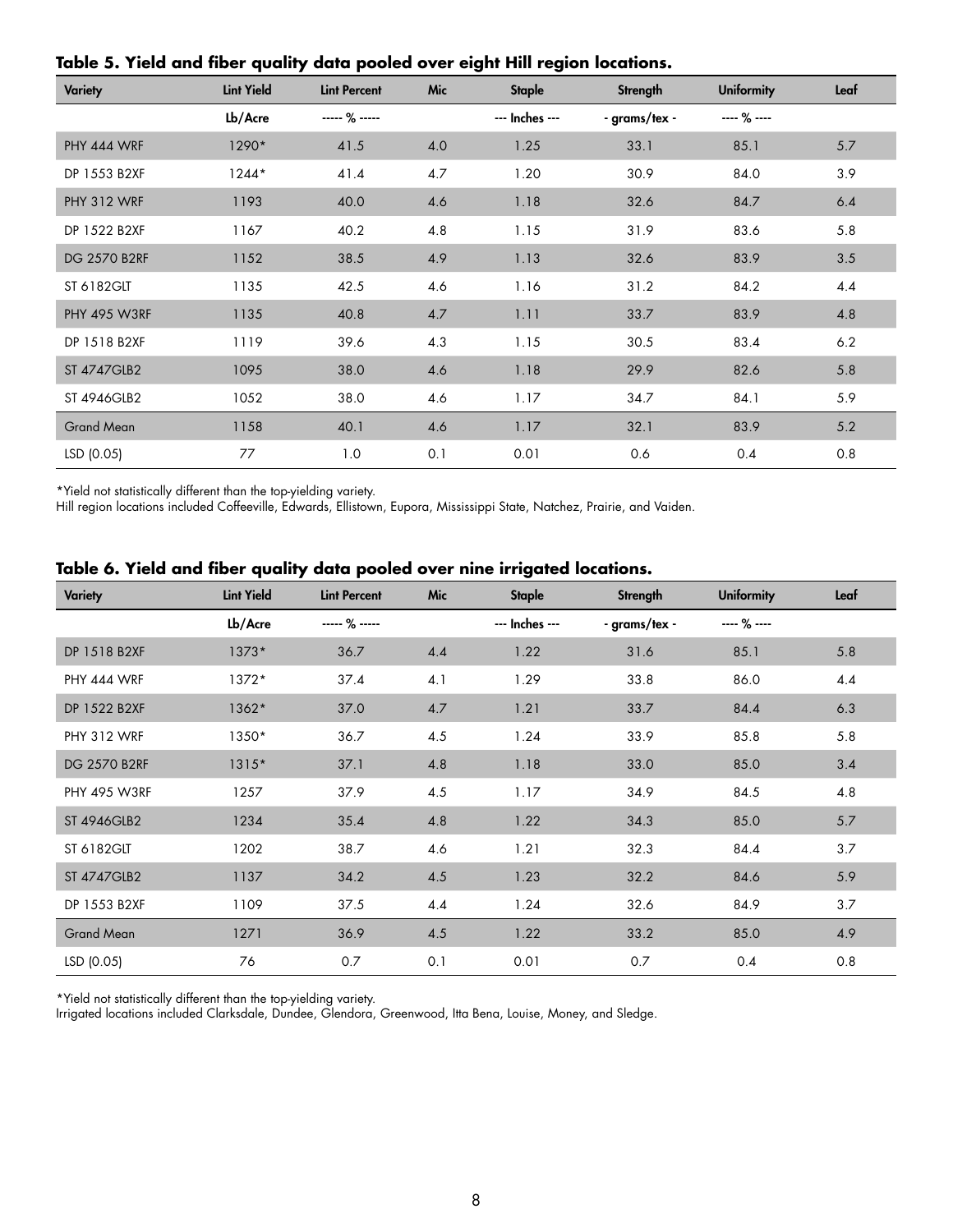| <b>Variety</b>      | <b>Lint Yield</b> | <b>Lint Percent</b> | Mic | Staple         | Strength      | <b>Uniformity</b> | Leaf  |
|---------------------|-------------------|---------------------|-----|----------------|---------------|-------------------|-------|
|                     | Lb/Acre           | ----- % -----       |     | --- Inches --- | - grams/tex - | ---- % ----       |       |
| PHY 444 WRF         | 1388*             | 40.3                | 4.1 | 1.26           | 34.1          | 85.3              | 5.1   |
| DP 1553 B2XF        | 1338*             | 40.4                | 4.7 | 1.21           | 31.9          | 84.2              | 3.5   |
| PHY 312 WRF         | 1297              | 39.1                | 4.6 | 1.20           | 33.7          | 85.1              | 6.1   |
| DP 1522 B2XF        | 1284              | 39.3                | 4.8 | 1.16           | 33.0          | 84.0              | 5.4   |
| <b>DG 2570 B2RF</b> | 1245              | 37.8                | 4.9 | 1.14           | 33.5          | 84.3              | 3.6   |
| DP 1518 B2XF        | 1244              | 38.8                | 4.4 | 1.16           | 31.7          | 83.8              | 6.2   |
| <b>PHY 495 W3RF</b> | 1239              | 39.9                | 4.7 | 1.13           | 34.8          | 84.3              | 4.6   |
| ST 6182GLT          | 1228              | 41.2                | 4.7 | 1.18           | 32.2          | 84.4              | 4.0   |
| <b>ST 4747GLB2</b>  | 1185              | 37.0                | 4.7 | 1.20           | 30.9          | 83.0              | 5.3   |
| ST 4946GLB2         | 1163              | 37.2                | 4.7 | 1.18           | 35.6          | 84.4              | $5.3$ |
| <b>Grand Mean</b>   | 1261              | 39.1                | 4.6 | 1.18           | 33.1          | 84.3              | 4.9   |
| LSD (0.05)          | 74                | 0.9                 | 0.1 | 0.01           | 0.6           | 0.4               | 0.8   |

#### **Table 7. Yield and fiber quality data pooled over eight dryland locations.**

\*Yield not statistically different than the top yielding variety.

Dryland locations included Coffeeville, Edwards, Ellistown, Eupora, Mayersville, Mississippi State, Natchez, Prairie, and Vaiden.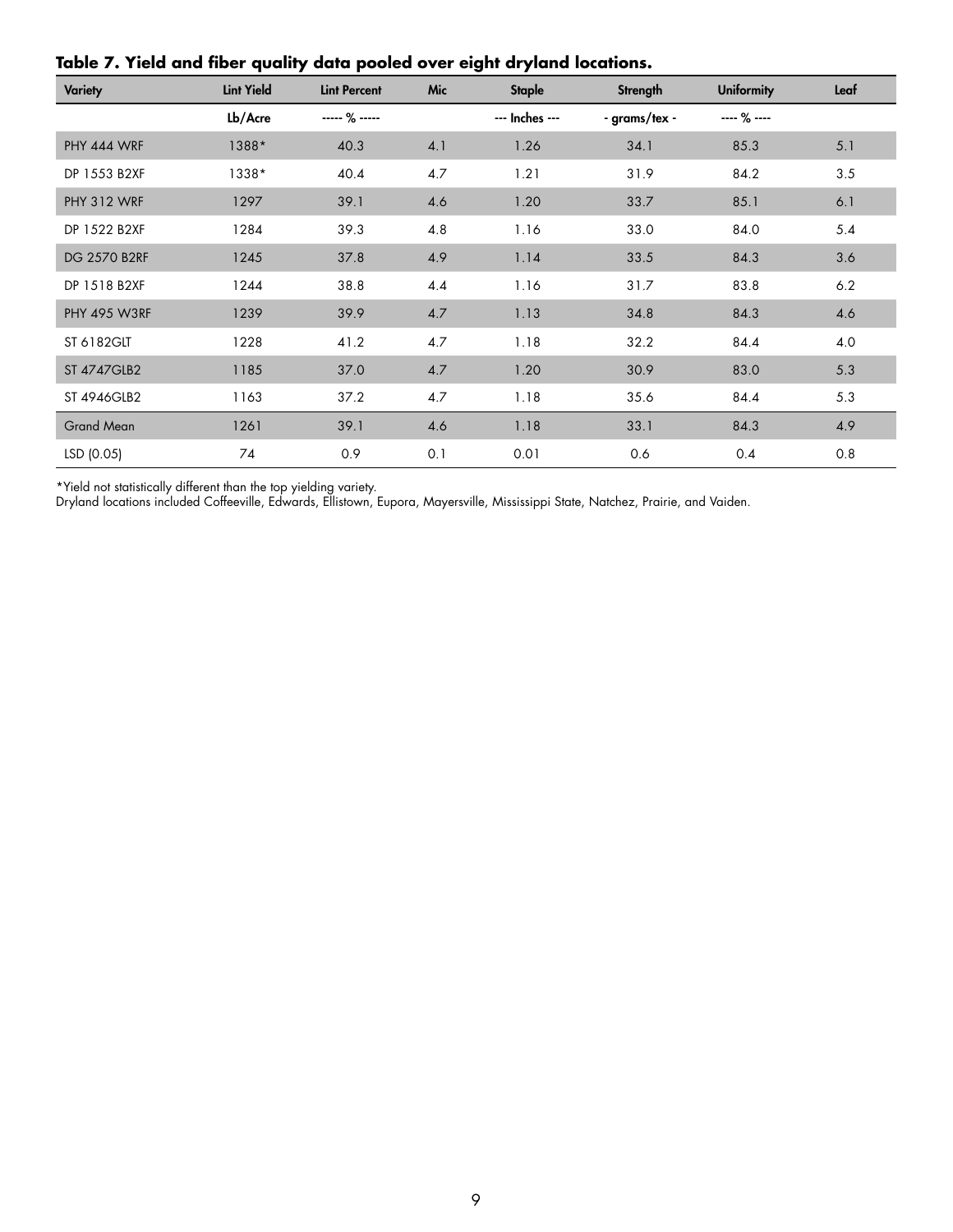## **Individual Trial Location Data**

Location: Clarksdale Grower: Bowen Flowers MSU Agronomist: D. Dodds Row width: 40" Irrigated: Furrow Planting date: May 8, 2015 Harvest date: October 15, 2015 Soil series: Bosket/Dundee very fine sandy loam

#### **Table 8. Yield and fiber quality data at Clarksdale.**

| <b>Variety</b>      | <b>Lint Yield</b> | <b>Lint Percent</b> | Mic       | <b>Staple</b>  | Strength      | <b>Uniformity</b> | Leaf                     |
|---------------------|-------------------|---------------------|-----------|----------------|---------------|-------------------|--------------------------|
|                     | Lb/Acre           | ----- % -----       |           | --- Inches --- | - grams/tex - | ---- % ----       |                          |
| ST 4946GLB2         | $1617*$           | 36.5                | 4.4       | 1.20           | 34.3          | 84.7              | 6                        |
| PHY 312 WRF         | $1544*$           | 37.3                | 4.0       | 1.23           | 35.2          | 85.2              | 8                        |
| DP 1522 B2XF        | $1541*$           | 38.1                | 4.4       | 1.21           | 33.0          | 83.6              | $\overline{7}$           |
| <b>DG 2570 B2RF</b> | $1457*$           | 37.1                | 4.7       | 1.20           | 32.6          | 84.3              | 3                        |
| DP 1518 B2XF        | $1452*$           | 37.4                | 4.4       | 1.23           | 31.3          | 83.7              | 5                        |
| PHY 444 WRF         | 1430*             | 37.7                | 3.7       | 1.31           | 36.1          | 86.5              | $\overline{\mathcal{A}}$ |
| <b>PHY 495 W3RF</b> | 1416              | 38.4                | 4.1       | 1.23           | 33.3          | 83.8              | $\ddot{\circ}$           |
| ST 6182GLT          | 1318              | 41.0                | 4.3       | 1.23           | 31.5          | 83.8              | 3                        |
| <b>ST 4747GLB2</b>  | 1285              | 34.3                | 4.3       | 1.23           | 31.4          | 85.1              | 6                        |
| DP 1553 B2XF        | 1074              | 38.1                | 4.2       | 1.24           | 33.4          | 83.9              | 3                        |
| <b>Grand Mean</b>   | 1413              | 37.6                | 4.2       | 1.23           | 33.2          | 84.5              | 5.1                      |
| LSD (0.05)          | 194               | $\bullet$           | $\bullet$ | $\bullet$      | $\bullet$     | $\bullet$         | $\bullet$                |

\*Yield not statistically different than the top-yielding variety.

| Location: Coffeeville    | Row width: 38"             | Harvest date: October 2, 2015  |
|--------------------------|----------------------------|--------------------------------|
| Grower: Coley Bailey Jr. | Irrigated: Dryland         | Soil series: Collins silt loam |
| MSU Agronomist: D. Dodds | Planting date: May 4, 2015 |                                |

#### **Table 9. Yield and fiber quality data at Coffeeville.**

| <b>Variety</b>      | <b>Lint Yield</b> | <b>Lint Percent</b> | Mic       | Staple         | Strength      | <b>Uniformity</b> | Leaf       |
|---------------------|-------------------|---------------------|-----------|----------------|---------------|-------------------|------------|
|                     | Lb/Acre           | ----- % -----       |           | --- Inches --- | - grams/tex - | ---- % ----       |            |
| PHY 444 WRF         | $1153*$           | 43.6                | 4.1       | 1.26           | 32.4          | 85.2              | $5\,$      |
| ST 6182GLT          | 1037              | 43.6                | 4.9       | 1.15           | 31.7          | 84.1              | 4          |
| <b>ST 4946GLB2</b>  | 1027              | 38.4                | 4.9       | 1.16           | 35.5          | 83.6              | 6          |
| <b>PHY 495 W3RF</b> | 1027              | 42.5                | 4.8       | 1.09           | 35.1          | 83.3              | 5          |
| DP 1553 B2XF        | 1013              | 42.4                | 5.0       | 1.16           | 31.0          | 82.6              | 3          |
| DP 1522 B2XF        | 995               | 39.0                | 5.0       | 1.13           | 31.5          | 83.8              | 8          |
| <b>DG 2570 B2RF</b> | 971               | 40.5                | 4.8       | 1.10           | 32.0          | 83.4              | 3          |
| DP 1518 B2XF        | 960               | 39.9                | 4.6       | 1.10           | 29.7          | 82.1              | 6          |
| <b>ST 4747GLB2</b>  | 957               | 37.8                | 4.8       | 1.15           | 28.1          | 80.7              | $\sqrt{5}$ |
| PHY 312 WRF         | 948               | 39.6                | 4.5       | 1.17           | 34.4          | 85.1              | 8          |
| <b>Grand Mean</b>   | 1009              | 40.7                | 4.7       | 1.15           | 32.1          | 83.4              | 5.3        |
| LSD (0.05)          | 94                | $\bullet$           | $\bullet$ | $\bullet$      | $\bullet$     | $\bullet$         | $\bullet$  |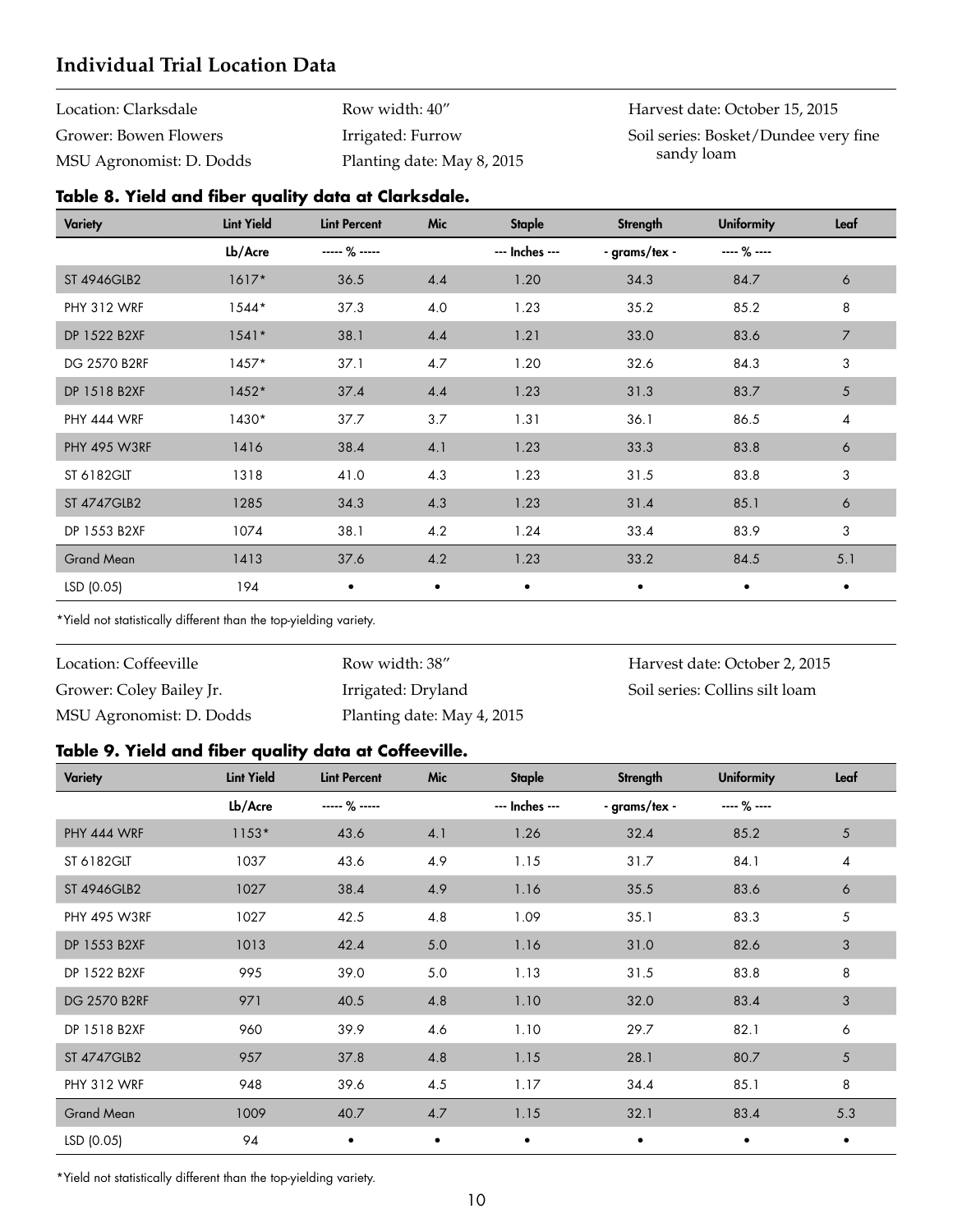| Location: Dundee         | Row width: 38"             |
|--------------------------|----------------------------|
| Grower: Douglas Hood     | Irrigated: Furrow          |
| MSU Agronomist: D. Dodds | Planting date: May 7, 2015 |

Harvest date: November 10, 2015 Soil series: Dundee silt loam/ Askew very fine sandy loam

#### **Table 10. Yield and fiber quality data at Dundee.**

| <b>Variety</b>      | <b>Lint Yield</b> | <b>Lint Percent</b> | Mic       | <b>Staple</b>  | Strength      | <b>Uniformity</b> | Leaf      |
|---------------------|-------------------|---------------------|-----------|----------------|---------------|-------------------|-----------|
|                     | - Lb/Acre -       | ----- % -----       |           | --- Inches --- | - grams/tex - | ---- % ----       |           |
| <b>PHY 495 W3RF</b> | $1014*$           | 36.6                | 4.6       | 1.23           | 34.2          | 83.5              | 4.0       |
| <b>DG 2570 B2RF</b> | 982*              | 36.5                | 4.6       | 1.20           | 31.7          | 84.4              | 5.0       |
| DP 1522 B2XF        | $947*$            | 34.9                | 4.5       | 1.21           | 31.6          | 83.1              | 5.0       |
| PHY 444 WRF         | 932*              | 38.1                | 4.3       | 1.31           | 31.7          | 84.0              | 3.0       |
| PHY 312 WRF         | 912               | 34.5                | 4.5       | 1.23           | 32.6          | 83.8              | 6.0       |
| ST 4946GLB2         | 808               | 33.1                | 4.9       | 1.20           | 34.2          | 84.4              | 5.0       |
| ST 6182GLT          | 796               | 35.0                | 4.7       | 1.23           | 31.7          | 82.5              | 3.0       |
| ST 4747GLB2         | 746               | 37.7                | 4.7       | 1.23           | 29.8          | 82.3              | 4.0       |
| DP 1553 B2XF        | 734               | 36.8                | 4.3       | 1.24           | 32.2          | 82.4              | 6.0       |
| DP 1518 B2XF        | 677               | 37.2                | 4.4       | 1.23           | 29.5          | 84.4              | 5.0       |
| <b>Grand Mean</b>   | 855               | 36.0                | 4.5       | 1.23           | 31.9          | 83.5              | 4.6       |
| LSD (0.05)          | 98                | $\bullet$           | $\bullet$ | $\bullet$      | $\bullet$     | $\bullet$         | $\bullet$ |

\*Yield not statistically different than the top-yielding variety.

| Location: Edwards        | Row width: 38"              | Harvest date: October 7, 2015  |
|--------------------------|-----------------------------|--------------------------------|
| Grower: Kendall Garraway | Irrigated: Dryland          | Soil series: Calloway/Grenada/ |
| MSU Agronomist: D. Dodds | Planting date: May 12, 2015 | Loring silt loam               |

#### **Table 11. Yield and fiber quality data at Edwards.**

| <b>Variety</b>      | <b>Lint Yield</b> | <b>Lint Percent</b> | Mic | <b>Staple</b>  | <b>Strength</b> | <b>Uniformity</b> | Leaf           |
|---------------------|-------------------|---------------------|-----|----------------|-----------------|-------------------|----------------|
|                     | Lb/Acre           | ----- % -----       |     | --- Inches --- | - grams/tex -   | $- - -$ % $- -$   |                |
| PHY 444 WRF         | 1044              | 40.5                | 4.5 | 1.25           | 35.7            | 86.0              | 8              |
| <b>DG 2570 B2RF</b> | 1031              | 39.1                | 5.0 | 1.12           | 33.2            | 83.8              | 4              |
| DP 1522 B2XF        | 1022              | 39.3                | 5.0 | 1.15           | 33.1            | 84.2              | 6              |
| DP 1553 B2XF        | 1019              | 41.1                | 4.8 | 1.19           | 30.3            | 84.0              | 4              |
| DP 1518 B2XF        | 1001              | 39.3                | 4.7 | 1.19           | 33.1            | 84.7              | 5              |
| PHY 312 WRF         | 938               | 39.0                | 5.1 | 1.17           | 33.1            | 85.1              | $\overline{4}$ |
| ST 4946GLB2         | 937               | 38.3                | 5.0 | 1.14           | 35.4            | 84.7              | 5              |
| ST 6182GLT          | 925               | 41.8                | 4.9 | 1.16           | 31.2            | 84.4              | 4              |
| <b>PHY 495 W3RF</b> | 904               | 40.1                | 4.9 | 1.11           | 36.2            | 83.2              | $\overline{4}$ |
| ST 4747GLB2         | 819               | 35.6                | 4.7 | 1.20           | 32.1            | 83.3              | 8              |
| <b>Grand Mean</b>   | 964               | 39.4                | 4.9 | 1.17           | 33.3            | 84.3              | 5.2            |
| LSD (0.05)          | <b>NSD</b>        | $\bullet$           | ٠   | ٠              | ٠               | $\bullet$         | $\bullet$      |

\*NSD = No statistical differences in yield among varieties.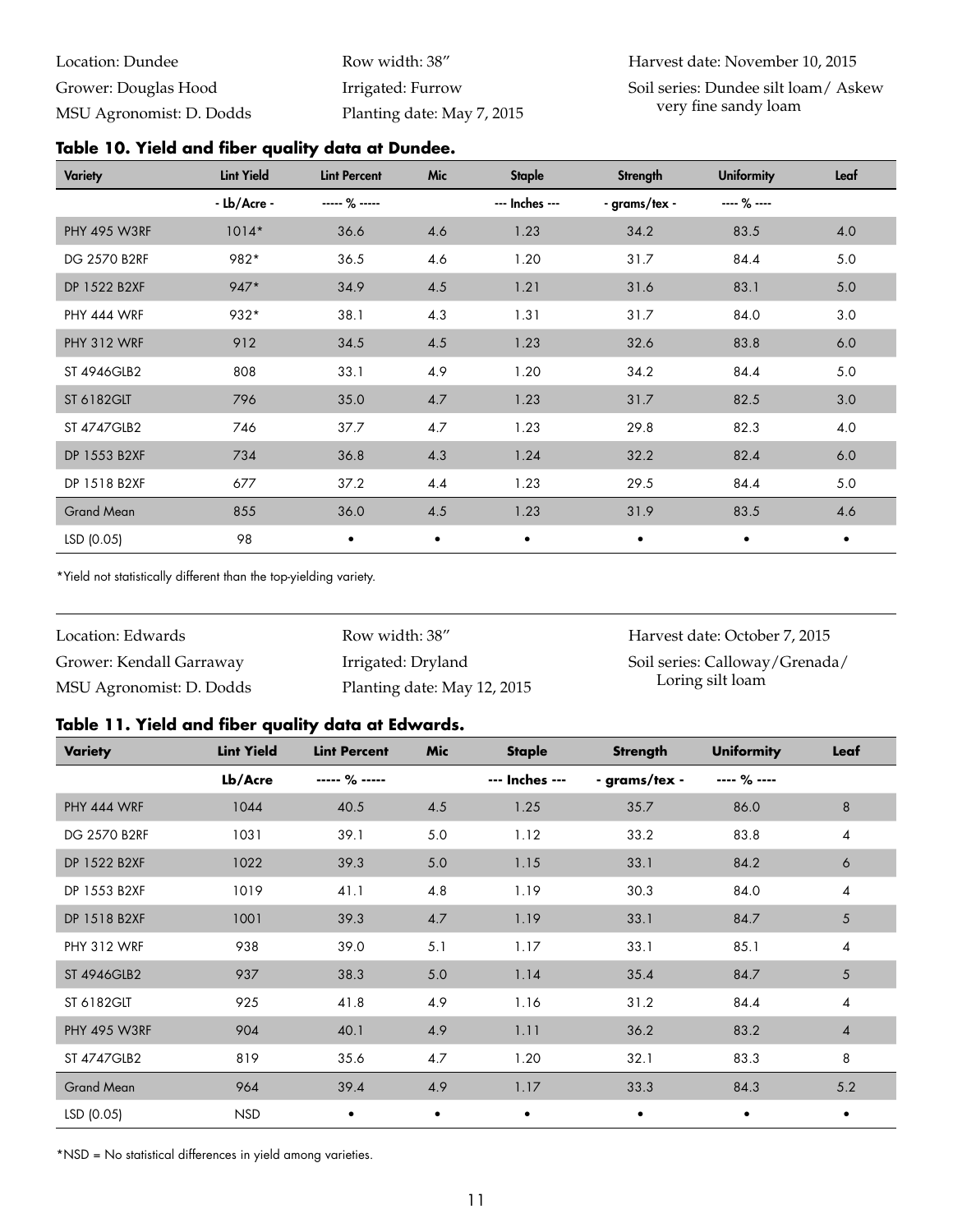| Location: Ellistown       | Row width: 38"             |
|---------------------------|----------------------------|
| Grower: Larry Coker       | Irrigated: Dryland         |
| MSU Agronomist: C. Stokes | Planting date: May 7, 2015 |

## **Table 12. Yield and fiber quality data at Ellistown.**

| <b>Variety</b>      | <b>Lint Yield</b> | <b>Lint Percent</b> | Mic | <b>Staple</b>  | Strength      | <b>Uniformity</b> | Leaf                     |
|---------------------|-------------------|---------------------|-----|----------------|---------------|-------------------|--------------------------|
|                     | Lb/Acre           | ----- % -----       |     | --- Inches --- | - grams/tex - | ---- % ----       |                          |
| <b>DG 2570 B2RF</b> | 1246*             | 41.8                | 4.6 | 1.17           | 33.5          | 85.0              | $\overline{\mathcal{A}}$ |
| <b>PHY 495 W3RF</b> | $1241*$           | 42.5                | 4.5 | 1.17           | 34.6          | 86.4              | 6                        |
| PHY 444 WRF         | $1189*$           | 41.1                | 3.7 | 1.30           | 33.0          | 85.2              | $\overline{7}$           |
| DP 1522 B2XF        | $1182*$           | 42.3                | 4.7 | 1.21           | 31.3          | 84.5              | $\overline{7}$           |
| PHY 312 WRF         | $1151*$           | 40.7                | 4.4 | 1.21           | 32.4          | 85.5              | 8                        |
| DP 1518 B2XF        | 1114              | 41.7                | 3.9 | 1.16           | 30.9          | 84.1              | 6                        |
| DP 1553 B2XF        | 1085              | 40.9                | 4.1 | 1.26           | 31.5          | 84.8              | $\sqrt{5}$               |
| ST 6182GLT          | 1063              | 41.2                | 4.1 | 1.20           | 31.6          | 84.8              | 6                        |
| ST 4946GLB2         | 1025              | 38.7                | 4.3 | 1.22           | 34.8          | 85.2              | 8                        |
| ST 4747GLB2         | 1025              | 38.2                | 4.3 | 1.23           | 30.7          | 84.3              | 6                        |
| <b>Grand Mean</b>   | 1132              | 40.9                | 4.3 | 1.21           | 32.4          | 85.0              | 6.3                      |
| LSD (0.05)          | 99                | $\bullet$           | ٠   | $\bullet$      | ٠             | $\bullet$         | $\bullet$                |

\*Yield not statistically different than the top-yielding variety.

| Location: Eupora             | Row width: 38"             | Harvest date: October 22, 2015    |
|------------------------------|----------------------------|-----------------------------------|
| Grower: Matt Knight          | Irrigated: Dryland         | Soil series: Oaklimeter silt loam |
| MSU Agronomist: D. Reginelli | Planting date: May 6, 2015 |                                   |

#### **Table 13. Yield and fiber quality data at Eupora.**

| <b>Variety</b>      | <b>Lint Yield</b> | <b>Lint Percent</b> | Mic       | <b>Staple</b>  | Strength      | <b>Uniformity</b> | Leaf           |
|---------------------|-------------------|---------------------|-----------|----------------|---------------|-------------------|----------------|
|                     | Lb/Acre           | ----- % -----       |           | --- Inches --- | - grams/tex - | ---- % ----       |                |
| PHY 444 WRF         | 1179              | 43.4                | 4.4       | 1.22           | 32.5          | 85.1              | $\bf 8$        |
| DP 1553 B2XF        | 1089              | 43.1                | $5.2$     | 1.20           | 32.0          | 83.4              | $\overline{4}$ |
| PHY 312 WRF         | 990               | 41.3                | 4.9       | 1.16           | 31.5          | 83.1              | $\sqrt{5}$     |
| ST 4946GLB2         | 988               | 41.9                | $5.2$     | 1.12           | 33.8          | 83.2              | $\sqrt{3}$     |
| <b>PHY 495 W3RF</b> | 987               | 43.0                | 5.1       | 1.06           | 31.3          | 83.3              | $\overline{4}$ |
| ST 6182GLT          | 973               | 42.8                | 4.7       | 1.18           | 31.3          | 84.8              | $\overline{7}$ |
| <b>DG 2570 B2RF</b> | 965               | 42.1                | 5.3       | 1.11           | 33.9          | 82.5              | 3              |
| DP 1522 B2XF        | 911               | 41.2                | $5.2$     | 1.11           | 30.9          | 82.8              | 4              |
| DP 1518 B2XF        | 895               | 41.1                | 4.6       | 1.13           | 29.5          | 83.5              | $\overline{7}$ |
| ST 4747GLB2         | 835               | 39.5                | 4.9       | 1.19           | 29.8          | 82.7              | $\overline{7}$ |
| <b>Grand Mean</b>   | 981               | 41.9                | 5.0       | 1.15           | 31.7          | 83.4              | 5.2            |
| LSD (0.05)          | <b>NSD</b>        | $\bullet$           | $\bullet$ | $\bullet$      | ٠             | $\bullet$         | $\bullet$      |

\*NSD = No statistical differences in yield among varieties.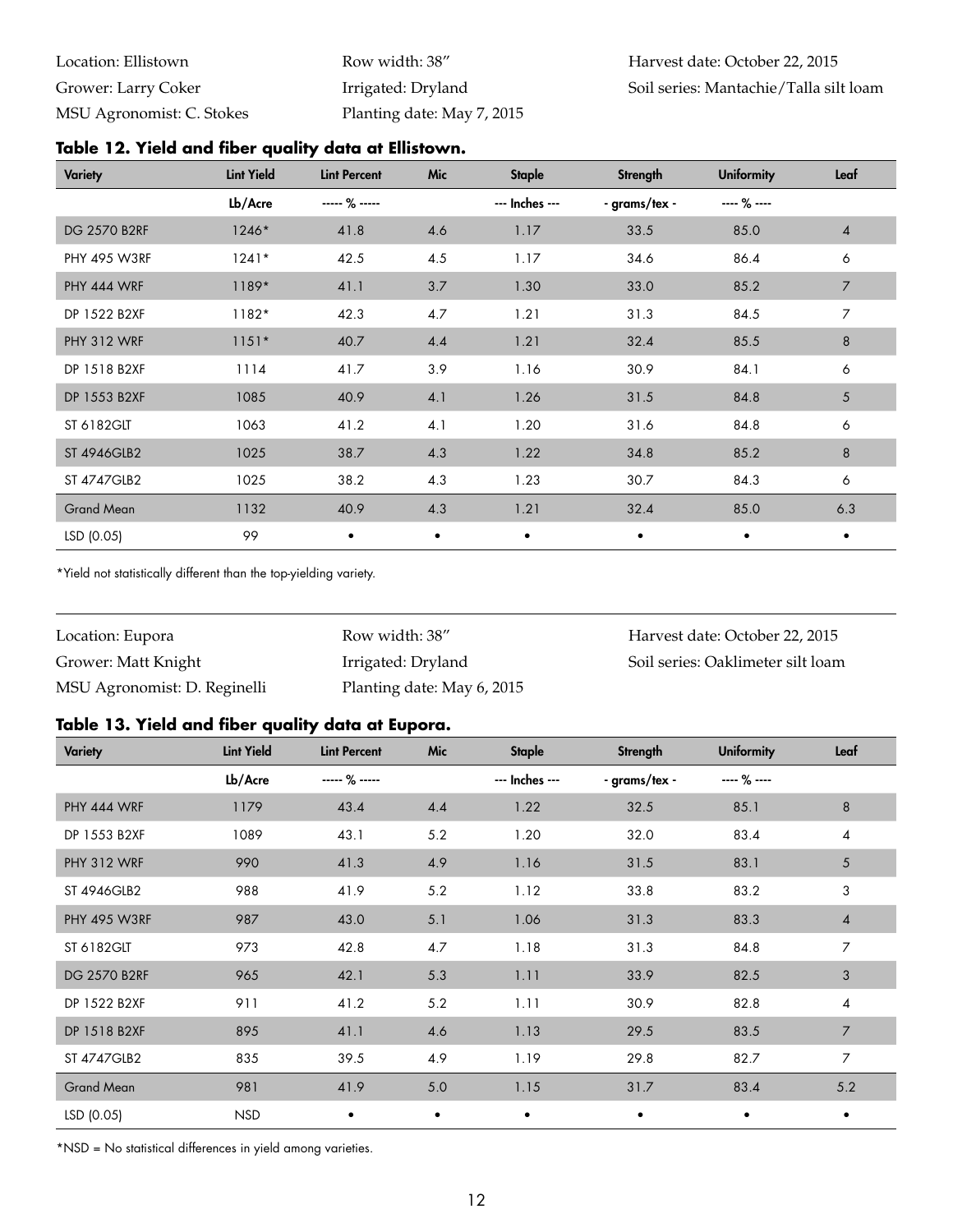| Location: Glendora          | Row width: 38"             |
|-----------------------------|----------------------------|
| Grower: Mike Sturdivant Jr. | Irrigated: Furrow          |
| MSU Agronomist: D. Dodds    | Planting date: May 8, 2015 |

| <b>Variety</b>      | <b>Lint Yield</b> | <b>Lint Percent</b> | Mic       | <b>Staple</b>  | Strength      | <b>Uniformity</b> | Leaf           |
|---------------------|-------------------|---------------------|-----------|----------------|---------------|-------------------|----------------|
|                     | - Lbs/Acre -      | ----- % -----       |           | --- Inches --- | - grams/tex - | ---- % ----       |                |
| DP 1518 B2XF        | 1678              | 34.8                | 4.2       | 1.25           | 32.0          | 85.5              | $\overline{7}$ |
| DP 1522 B2XF        | 1646              | 35.5                | 4.4       | 1.25           | 34.3          | 86.6              | 7              |
| PHY 444 WRF         | 1634              | 36.7                | 3.7       | 1.32           | 34.1          | 86.0              | $\overline{7}$ |
| PHY 312 WRF         | 1616              | 35.8                | 4.3       | 1.23           | 34.2          | 85.1              | 6              |
| ST 6182GLT          | 1586              | 34.9                | 4.7       | 1.23           | 36.0          | 85.2              | $\sqrt{5}$     |
| <b>DG 2570 B2RF</b> | 1531              | 35.0                | 5.0       | 1.19           | 32.7          | 85.3              | 3              |
| <b>ST 4747GLB2</b>  | 1427              | 37.5                | 4.3       | 1.18           | 35.8          | 85.7              | 6              |
| DP 1553 B2XF        | 1394              | 36.9                | 4.3       | 1.25           | 33.7          | 86.0              | 5              |
| ST 4946GLB2         | 1358              | 33.4                | 4.4       | 1.26           | 31.8          | 84.7              | $\,8\,$        |
| <b>Grand Mean</b>   | 1541              | 35.6                | 4.4       | 1.24           | 33.8          | 85.6              | 6.0            |
| LSD (0.05)          | <b>NSD</b>        | $\bullet$           | $\bullet$ |                | $\bullet$     |                   | $\bullet$      |

#### **Table 14. Yield and fiber quality data at Glendora.**

\*NSD = No statistical differences in yield amongst varieties.

| Location: Greenwood         | Row width: 38"             | Harvest date: October 20, 2015       |
|-----------------------------|----------------------------|--------------------------------------|
| Grower: John Moor           | Irrigated: Furrow          | Soil series: Dubbs loam/Tensas silty |
| MSU Agronomist: A. Braswell | Planting date: May 4, 2015 | clay loam                            |

#### **Table 15. Yield and fiber quality data at Greenwood.**

| <b>Variety</b>      | <b>Lint Yield</b> | <b>Lint Percent</b> | Mic | Staple         | Strength      | <b>Uniformity</b> | Leaf                     |
|---------------------|-------------------|---------------------|-----|----------------|---------------|-------------------|--------------------------|
|                     | Lb/Acre           | ----- % -----       |     | --- Inches --- | - grams/tex - | ---- % ----       |                          |
| DP 1518 B2XF        | $1784*$           | 36.2                | 4.6 | 1.18           | 33.0          | 84.6              | $\overline{\mathcal{A}}$ |
| PHY 444 WRF         | 1769*             | 35.7                | 4.2 | 1.23           | 30.5          | 85.2              | 8                        |
| PHY 312 WRF         | 1654*             | 36.6                | 4.5 | 1.24           | 33.9          | 84.7              | 8                        |
| DP 1522 B2XF        | 1607              | 37.5                | 4.3 | 1.22           | 30.6          | 84.2              | $\overline{\mathbf{c}}$  |
| <b>PHY 495 W3RF</b> | 1543              | 34.3                | 4.4 | 1.26           | 33.5          | 86.9              | 7                        |
| DG 2570 B2RF        | 1509              | 37.1                | 4.2 | 1.27           | 32.0          | 85.8              | 4                        |
| ST 6182GLT          | 1493              | 37.7                | 4.6 | 1.14           | 33.9          | 84.0              | 3                        |
| ST 4946GLB2         | 1455              | 31.8                | 4.2 | 1.25           | 31.8          | 85.0              | 8                        |
| DP 1553 B2XF        | 1409              | 33.9                | 4.8 | 1.22           | 34.6          | 85.1              | 5                        |
| ST 4747GLB2         | 1295              | 39.1                | 4.2 | 1.21           | 30.9          | 84.8              | 3                        |
| <b>Grand Mean</b>   | 1552              | 36.0                | 4.4 | 1.22           | 32.5          | 85.0              | 5.2                      |
| LSD (0.05)          | 153               | $\bullet$           | ٠   | $\bullet$      | ٠             | $\bullet$         |                          |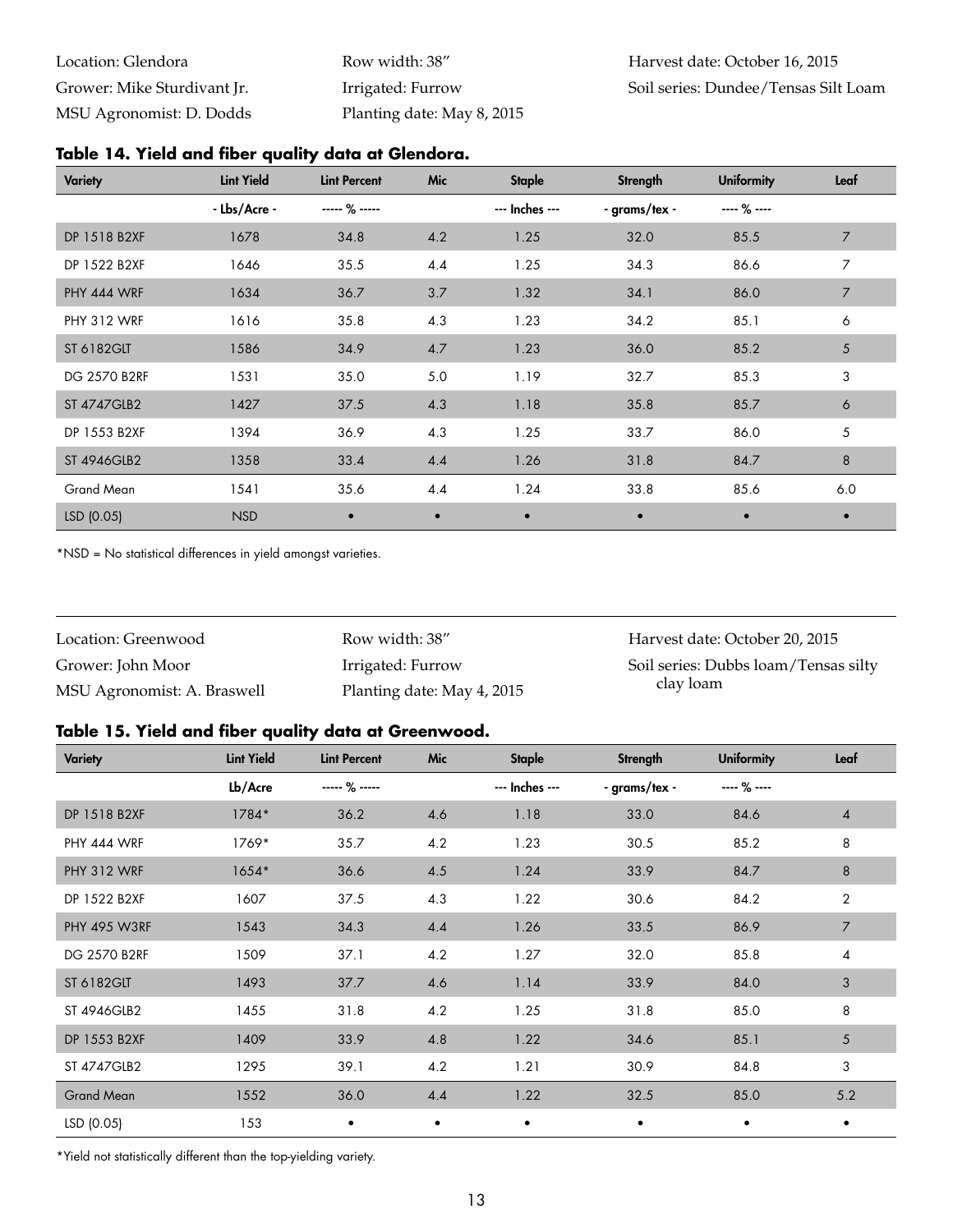| Location: Itta Bena         | Row width: 38"             | Harvest date: October 8, 2015 |
|-----------------------------|----------------------------|-------------------------------|
| Grower: Travis Dunn         | Irrigated: Irrigated       | Soil series: Dubbs silt loam  |
| MSU Agronomist: A. Braswell | Planting date: May 8, 2015 |                               |

|                     |                   | ,                   |     |                |               |                   |                |
|---------------------|-------------------|---------------------|-----|----------------|---------------|-------------------|----------------|
| <b>Variety</b>      | <b>Lint Yield</b> | <b>Lint Percent</b> | Mic | <b>Staple</b>  | Strength      | <b>Uniformity</b> | Leaf           |
|                     | Lb/Acre           | ----- % -----       |     | --- Inches --- | - grams/tex - | ---- % ----       |                |
| DP 1522 B2XF        | $1134*$           | 37.6                | 4.8 | 1.22           | 33.2          | 84.9              | $\,8\,$        |
| <b>DG 2570 B2RF</b> | $1127*$           | 38.4                | 4.8 | 1.16           | 33.2          | 84.2              | 3              |
| PHY 312 WRF         | 1052*             | 37.2                | 4.8 | 1.20           | 32.3          | 84.6              | 4              |
| ST 4946GLB2         | 1016              | 35.9                | 4.8 | 1.25           | 34.6          | 84.6              | 6              |
| DP 1518 B2XF        | 1000              | 36.2                | 4.6 | 1.21           | 32.7          | 85.7              | 5              |
| PHY 444 WRF         | 998               | 37.9                | 4.0 | 1.27           | 33.0          | 85.3              | 6              |
| <b>PHY 495 W3RF</b> | 961               | 38.8                | 4.5 | 1.18           | 34.7          | 83.6              | $\,8\,$        |
| ST 4747GLB2         | 938               | 35.1                | 4.6 | 1.26           | 32.2          | 85.3              | 5              |
| ST 6182GLT          | 886               | 38.4                | 4.8 | 1.20           | 34.0          | 85.3              | $\overline{4}$ |
| DP 1553 B2XF        | 875               | 38.1                | 4.6 | 1.24           | 34.0          | 85.5              | 4              |
| <b>Grand Mean</b>   | 999               | 37.4                | 4.6 | 1.22           | 33.4          | 84.9              | 5.3            |
| LSD (0.05)          | 103               | $\bullet$           | ٠   | ٠              | ٠             | $\bullet$         | $\bullet$      |

#### **Table 16. Yield and fiber quality data at Itta Bena.**

\*Yield not statistically different than the top-yielding variety.

| Location: Louise         | Row width: 30" 2x1 Skip    | Harvest date: October 8, 2015 |
|--------------------------|----------------------------|-------------------------------|
| Grower: Byron Seward     | Irrigated: Irrigated       | Soil series: Dubbs silt loam  |
| MSU Agronomist: D. Dodds | Planting date: May 8, 2015 |                               |

### **Table 17. Yield and fiber quality data at Louise.**

| <b>Variety</b>      | <b>Lint Yield</b> | <b>Lint Percent</b> | Mic       | <b>Staple</b>  | Strength      | <b>Uniformity</b> | Leaf |
|---------------------|-------------------|---------------------|-----------|----------------|---------------|-------------------|------|
|                     | Lb/Acre           | ----- % -----       |           | --- Inches --- | - grams/tex - | ---- % ----       |      |
| DP 1518 B2XF        | 1680*             | 38.7                | 4.6       | 1.21           | 32.7          | 84.3              | 6    |
| DP 1522 B2XF        | 1499              | 36.6                | $5.0$     | 1.22           | 35.2          | 85.5              | 5    |
| ST 4946GLB2         | 1480              | 36.1                | 4.9       | 1.20           | 35.1          | 85.3              | 6    |
| <b>DG 2570 B2RF</b> | 1456              | 37.9                | 5.1       | 1.19           | 34.0          | 85.5              | 3    |
| PHY 444 WRF         | 1454              | 36.5                | 3.8       | 1.35           | 35.1          | 86.7              | 6    |
| PHY 312 WRF         | 1399              | 35.6                | 4.7       | 1.28           | 37.0          | 87.1              | 5    |
| <b>ST 4747GLB2</b>  | 1300              | 33.2                | 4.5       | 1.26           | 34.2          | 84.4              | 8    |
| ST 6182GLT          | 1257              | 38.1                | 4.6       | 1.22           | 33.1          | 84.4              | 4    |
| <b>PHY 495 W3RF</b> | 1228              | 38.1                | 4.8       | 1.16           | 35.7          | 85.2              | 5    |
| DP 1553 B2XF        | 1193              | 37.5                | 4.5       | 1.26           | 32.2          | 86.1              | 3    |
| <b>Grand Mean</b>   | 1395              | 36.8                | 4.6       | 1.24           | 34.4          | 85.5              | 5.1  |
| LSD (0.05)          | 88                | $\bullet$           | $\bullet$ |                |               | $\bullet$         |      |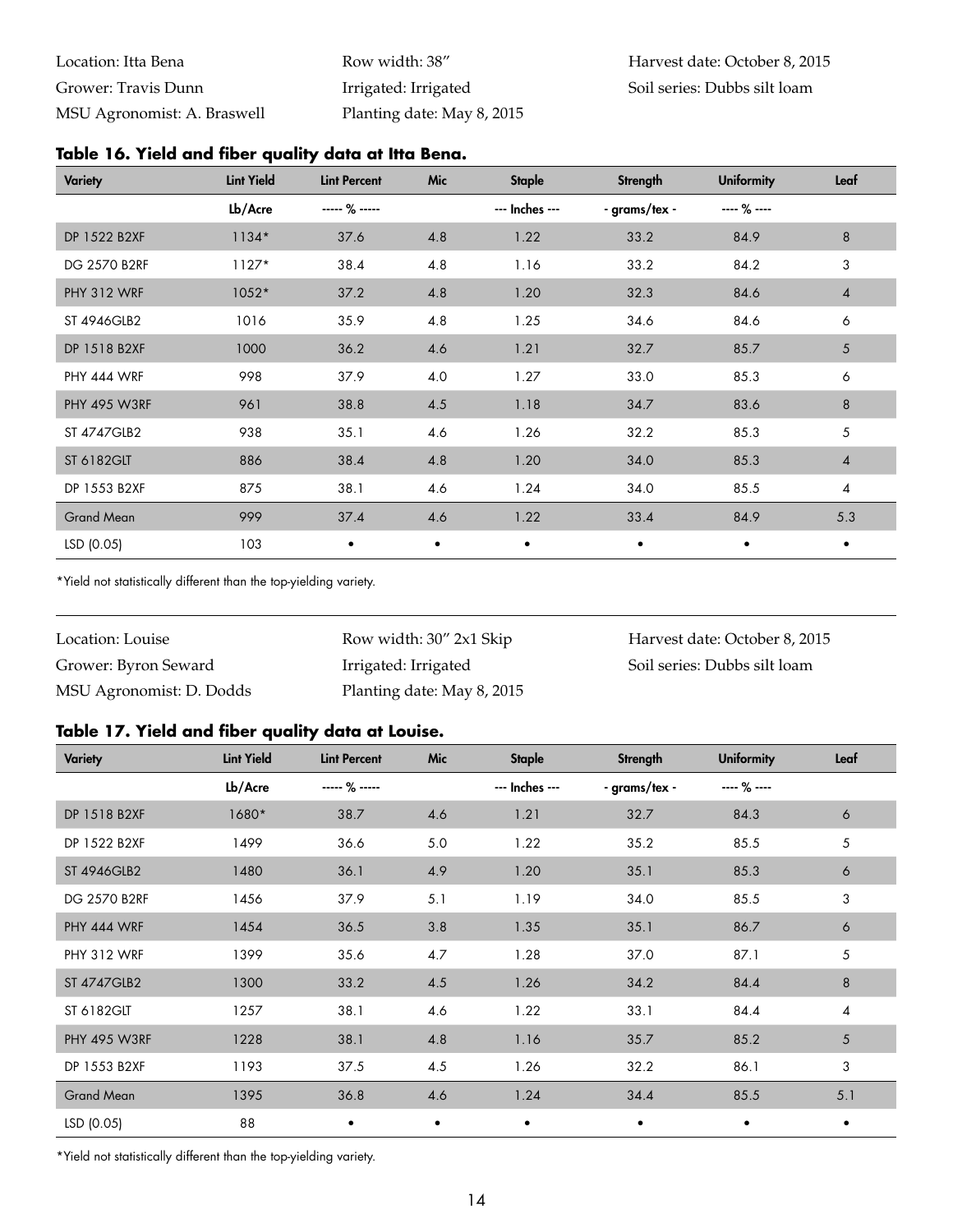Location: Mayersville Grower: Chase Mahalitic MSU Agronomist: J. Carson Row width: 38" Irrigated: Irrigated Planting date: May 6, 2015

#### **Table 18. Yield and fiber quality data at Mayersville.**

| <b>Variety</b>      | <b>Lint Yield</b> | <b>Lint Percent</b> | Mic       | <b>Staple</b>  | Strength      | <b>Uniformity</b> | Leaf           |
|---------------------|-------------------|---------------------|-----------|----------------|---------------|-------------------|----------------|
|                     | Lb/Acre           | ----- % -----       |           | --- Inches --- | - grams/tex - | ---- % ----       |                |
| DP 1518 B2XF        | 1672              | 38.6                | 4.7       | 1.21           | 34.4          | 85.8              | $\,8\,$        |
| DP 1522 B2XF        | 1635              | 37.8                | 5.2       | 1.20           | 34.4          | 84.7              | $\overline{4}$ |
| PHY 444 WRF         | 1581              | 37.1                | 4.4       | 1.30           | 35.2          | 85.1              | $\overline{2}$ |
| PHY 312 WRF         | 1537              | 37.4                | 4.7       | 1.25           | 35.2          | 86.3              | 6              |
| DP 1553 B2XF        | 1493              | 38.7                | 4.8       | 1.20           | 32.8          | 84.1              | $\overline{2}$ |
| <b>PHY 495 W3RF</b> | 1484              | 38.3                | 4.9       | 1.16           | 36.9          | 85.8              | 5              |
| <b>ST 4946GLB2</b>  | 1465              | 36.7                | 5.1       | 1.20           | 35.9          | 84.5              | $\mathfrak{Z}$ |
| <b>DG 2570 B2RF</b> | 1392              | 38.2                | 5.1       | 1.20           | 33.5          | 85.3              | 6              |
| ST 6182GLT          | 1377              | 37.2                | 4.9       | 1.17           | 32.9          | 83.6              | 3              |
| ST 4747GLB2         | 1316              | 34.2                | 4.9       | 1.23           | 31.7          | 84.4              | $\overline{4}$ |
| <b>Grand Mean</b>   | 1495              | 37.4                | 4.9       | 1.21           | 34.3          | 85.0              | 4.3            |
| LSD (0.05)          | <b>NSD</b>        | $\bullet$           | $\bullet$ | $\bullet$      | $\bullet$     | $\bullet$         | $\bullet$      |

\*NSD = No statistical differences in yield among varieties.

| Location: Mississippi State | Row width: 38"             | Harvest date: Sept. 30, 2015           |
|-----------------------------|----------------------------|----------------------------------------|
| Grower: Darrin Dodds        | Irrigated: Dryland         | Soil series: Catalpa/Leeper silty clay |
| MSU Agronomist: D. Dodds    | Planting date: May 4, 2015 | loam                                   |

#### **Table 19. Yield and fiber quality data at Mississippi State.**

| <b>Variety</b>      | <b>Lint Yield</b> | <b>Lint Percent</b> | Mic | <b>Staple</b>  | Strength      | <b>Uniformity</b> | Leaf           |
|---------------------|-------------------|---------------------|-----|----------------|---------------|-------------------|----------------|
|                     | Lb/Acre           | ----- % -----       |     | --- Inches --- | - grams/tex - | ---- % ----       |                |
| DP 1553 B2XF        | 1346*             | 42.0                | 4.5 | 1.19           | 31.1          | 84.3              | 4              |
| ST 6182GLT          | 1108*             | 42.3                | 4.3 | 1.16           | 32.1          | 84.3              | $\overline{2}$ |
| <b>DG 2570 B2RF</b> | 1103              | 38.3                | 4.5 | 1.12           | 32.1          | 84.8              | $\overline{4}$ |
| PHY 444 WRF         | 1058              | 39.2                | 3.6 | 1.24           | 33.9          | 85.1              | 5              |
| PHY 312 WRF         | 1050              | 38.6                | 4.1 | 1.17           | 33.1          | 84.4              | 8              |
| ST 4747GLB2         | 1025              | 38.7                | 4.2 | 1.19           | 29.8          | 82.9              | 6              |
| <b>PHY 495 W3RF</b> | 963               | 40.9                | 4.2 | 1.12           | 32.6          | 83.3              | $\overline{4}$ |
| DP 1522 B2XF        | 934               | 38.0                | 4.1 | 1.15           | 32.6          | 83.8              | 7              |
| DP 1518 B2XF        | 875               | 38.1                | 4.0 | 1.13           | 30.1          | 83.3              | 6              |
| ST 4946GLB2         | 843               | 36.4                | 3.8 | 1.18           | 35.6          | 83.6              | 6              |
| <b>Grand Mean</b>   | 1031              | 39.2                | 4.1 | 1.17           | 32.3          | 84.0              | 5.2            |
| LSD (0.05)          | 240               | ٠                   | ٠   | ٠              | ٠             | $\bullet$         | $\bullet$      |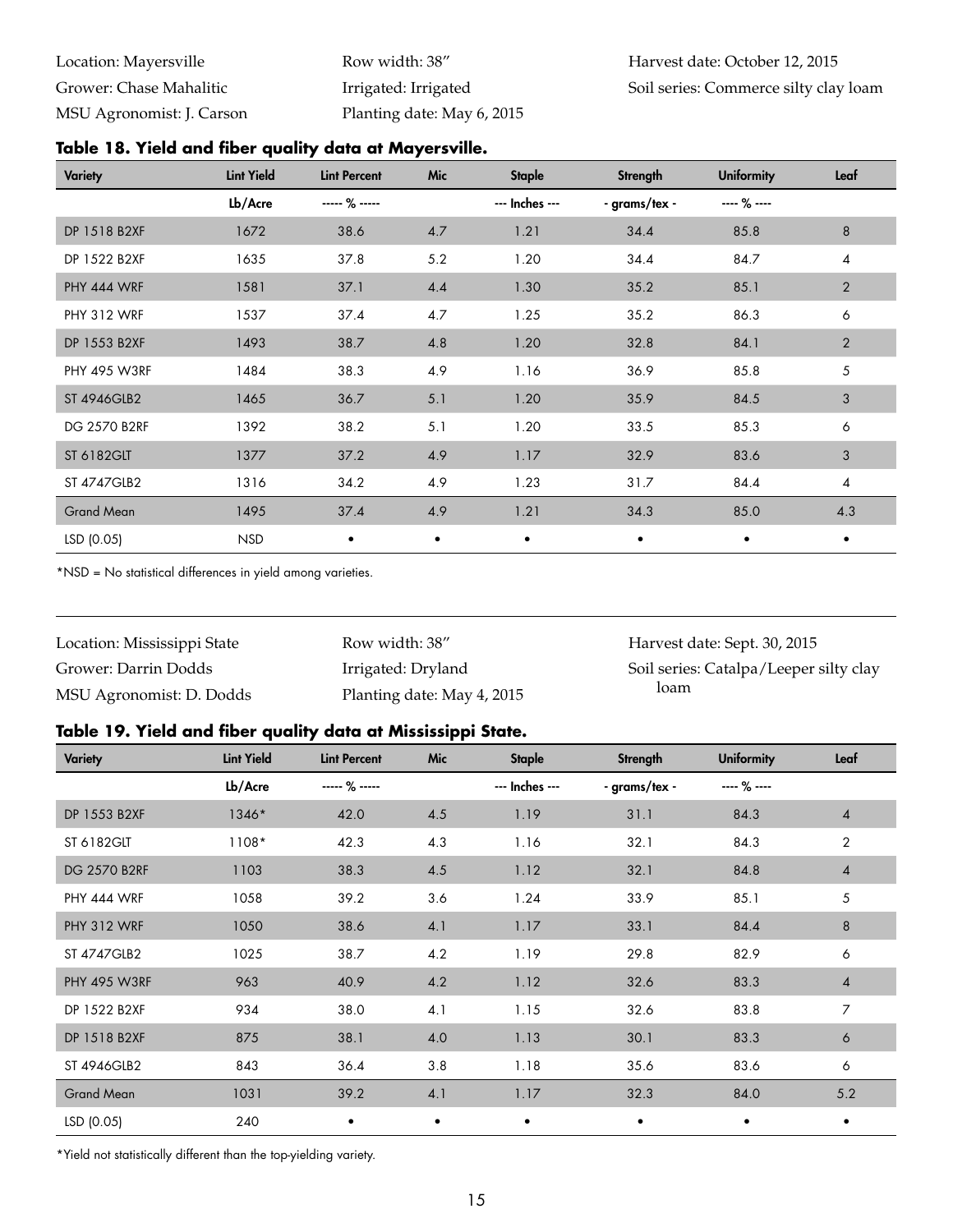| Location: Money             | Row width: 38"             | Harvest date: Sept. 29, 2015         |
|-----------------------------|----------------------------|--------------------------------------|
| Grower: Chris Bush          | Irrigated: Irrigated       | Soil series: Tensas silty clay loam/ |
| MSU Agronomist: A. Braswell | Planting date: May 5, 2015 | Tutwiler very fine sandy loam        |

## **Table 20. Yield and fiber quality data at Money.**

| <b>Variety</b>      | <b>Lint Yield</b> | <b>Lint Percent</b> | Mic       | <b>Staple</b>  | Strength      | <b>Uniformity</b> | Leaf                     |
|---------------------|-------------------|---------------------|-----------|----------------|---------------|-------------------|--------------------------|
|                     | Lb/Acre           | ----- % -----       |           | --- Inches --- | - grams/tex - | ---- % ----       |                          |
| DP 1518 B2XF        | 1530*             | 38.1                | 4.5       | 1.22           | 32.8          | 86.2              | $\overline{4}$           |
| PHY 444 WRF         | 1436              | 37.8                | 4.0       | 1.29           | 35.4          | 86.6              | 3                        |
| PHY 312 WRF         | 1423              | 36.4                | 4.6       | 1.25           | 32.6          | 86.1              | $\overline{4}$           |
| DP 1522 B2XF        | 1380              | 36.3                | 4.8       | 1.23           | 34.5          | 85.1              | 6                        |
| <b>DG 2570 B2RF</b> | 1270              | 36.9                | 4.9       | 1.18           | 33.5          | 85.7              | 2                        |
| DP 1553 B2XF        | 1206              | 39.3                | 4.4       | 1.28           | 33.0          | 86.0              | 3                        |
| ST 6182GLT          | 1166              | 39.7                | 4.6       | 1.21           | 31.2          | 84.4              | $\overline{4}$           |
| ST 4747GLB2         | 1141              | 34.4                | 4.8       | 1.22           | 30.9          | 84.1              | $\overline{\mathcal{A}}$ |
| ST 4946GLB2         | 1136              | 34.6                | 5.1       | 1.22           | 35.0          | 85.5              | $5\overline{)}$          |
| <b>PHY 495 W3RF</b> | 1083              | 37.5                | 4.6       | 1.19           | 36.7          | 85.6              | 5                        |
| <b>Grand Mean</b>   | 1277              | 37.1                | 4.6       | 1.23           | 33.6          | 85.5              | 4.0                      |
| LSD (0.05)          | 87                | $\bullet$           | $\bullet$ | $\bullet$      | $\bullet$     | $\bullet$         | $\bullet$                |

\*Yield not statistically different than the top-yielding variety.

| Location: Natchez        | Row width: 38"             | Harvest date: Sept. 18, 2015  |
|--------------------------|----------------------------|-------------------------------|
| Grower: Matthew Guedon   | Irrigated: Dryland         | Soil series: Falaya silt loam |
| MSU Agronomist: D. Dodds | Planting date: May 3, 2015 |                               |

## **Table 21. Yield and fiber quality data at Natchez.**

| <b>Variety</b>      | <b>Lint Yield</b> | <b>Lint Percent</b> | Mic | Staple         | Strength      | <b>Uniformity</b> | Leaf                     |
|---------------------|-------------------|---------------------|-----|----------------|---------------|-------------------|--------------------------|
|                     | Lb/Acre           | ----- % -----       |     | --- Inches --- | - grams/tex - | ---- % ----       |                          |
| DP 1553 B2XF        | $1465*$           | 39.2                | 4.7 | 1.16           | 30.5          | 83.6              | $\overline{\mathcal{A}}$ |
| PHY 444 WRF         | 1464*             | 39.0                | 3.4 | 1.23           | 32.6          | 83.5              | 7                        |
| PHY 312 WRF         | $1401*$           | 39.6                | 4.3 | 1.17           | 33.6          | 83.8              | $\overline{7}$           |
| DP 1518 B2XF        | 1374*             | 35.1                | 4.0 | 1.14           | 29.3          | 82.0              | 6                        |
| DP 1522 B2XF        | 1362*             | 39.4                | 4.7 | 1.13           | 31.4          | 83.6              | 5                        |
| ST 4747GLB2         | 1319              | 36.8                | 4.6 | 1.16           | 31.9          | 82.5              | 4                        |
| ST 6182GLT          | 1295              | 41.0                | 4.6 | 1.14           | 30.2          | 82.6              | 5                        |
| <b>DG 2570 B2RF</b> | 1205              | 34.3                | 4.7 | 1.12           | 32.3          | 83.9              | 4                        |
| <b>PHY 495 W3RF</b> | 1136              | 36.4                | 4.4 | 1.11           | 34.6          | 83.1              | 5                        |
| ST 4946GLB2         | 981               | 33.0                | 4.8 | 1.16           | 35.1          | 83.9              | $\overline{7}$           |
| <b>Grand Mean</b>   | 1300              | 37.4                | 4.4 | 1.15           | 32.2          | 83.3              | 5.4                      |
| LSD (0.05)          | 108               | $\bullet$           | ٠   |                |               | $\bullet$         |                          |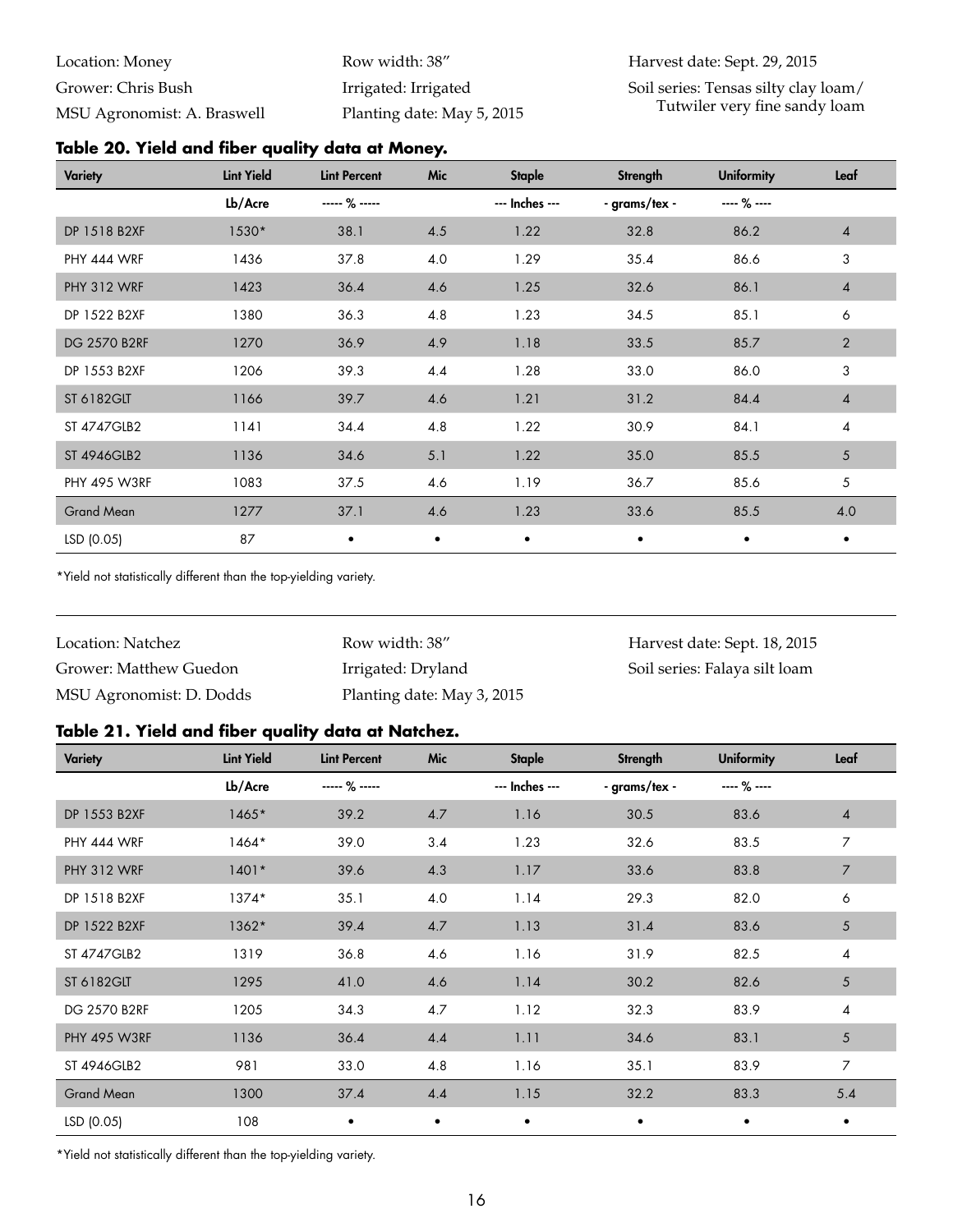| Location: Prairie         | Row width: 30"             |
|---------------------------|----------------------------|
| Grower: Ben Harlow        | Irrigated: Dryland         |
| MSU Agronomist: C. Stokes | Planting date: May 4, 2015 |

|  |  |  |  |  | Table 22. Yield and fiber quality data at Prairie. |
|--|--|--|--|--|----------------------------------------------------|
|--|--|--|--|--|----------------------------------------------------|

| <b>Variety</b>      | <b>Lint Yield</b> | <b>Lint Percent</b> | Mic       | Staple         | Strength      | <b>Uniformity</b> | Leaf           |
|---------------------|-------------------|---------------------|-----------|----------------|---------------|-------------------|----------------|
|                     | Lb/Acre           | ----- % -----       |           | --- Inches --- | - grams/tex - | ---- % ----       |                |
| PHY 444 WRF         | $1487*$           | 43.4                | 4.4       | 1.21           | 31.5          | 85.8              | $\sqrt{3}$     |
| DP 1553 B2XF        | 1334              | 43.2                | 5.2       | 1.16           | 30.1          | 83.7              | $\overline{2}$ |
| <b>PHY 495 W3RF</b> | 1325              | 41.8                | 5.0       | 1.10           | 34.1          | 84.0              | 6              |
| PHY 312 WRF         | 1310              | 42.5                | 5.0       | 1.15           | 31.5          | 85.2              | 5              |
| <b>ST 4747GLB2</b>  | 1201              | 39.3                | 5.0       | 1.10           | 27.6          | 80.6              | $\overline{4}$ |
| DP 1522 B2XF        | 1175              | 43.5                | 4.9       | 1.12           | 32.4          | 82.3              | 4              |
| DP 1518 B2XF        | 1173              | 44.0                | 4.6       | 1.12           | 30.9          | 83.1              | $\overline{7}$ |
| ST 6182GLT          | 1100              | 44.7                | 5.2       | 1.13           | 30.3          | 83.8              | 4              |
| ST 4946GLB2         | 1092              | 40.8                | 4.7       | 1.16           | 34.2          | 84.4              | 6              |
| <b>DG 2570 B2RF</b> | 1006              | 33.3                | 5.1       | 1.11           | 31.3          | 82.8              | $\overline{2}$ |
| <b>Grand Mean</b>   | 1220              | 41.6                | 4.9       | 1.14           | 31.4          | 83.6              | 4.3            |
| LSD (0.05)          | 141               | $\bullet$           | $\bullet$ | $\bullet$      | $\bullet$     | $\bullet$         | $\bullet$      |

\*Yield not statistically different than the top-yielding variety.

| Location: Sledge         | Row width: 38"              | Harvest date: October 16, 2015        |
|--------------------------|-----------------------------|---------------------------------------|
| Grower: David Taylor     | Irrigated: Irrigated        | Soil series: Collins/Falaya silt loam |
| MSU Agronomist: D. Dodds | Planting date: May 14, 2015 |                                       |

#### **Table 23. Yield and fiber quality data at Sledge.**

| <b>Variety</b>      | <b>Lint Yield</b> | <b>Lint Percent</b> | Mic       | Staple         | Strength      | <b>Uniformity</b> | Leaf           |
|---------------------|-------------------|---------------------|-----------|----------------|---------------|-------------------|----------------|
|                     | Lb/Acre           | ----- % -----       |           | --- Inches --- | - grams/tex - | ---- % ----       |                |
| PHY 444 WRF         | $1275*$           | 38.5                | 4.6       | 1.30           | 34.2          | 87.0              | 3              |
| DP 1518 B2XF        | $1259*$           | 38.3                | 4.6       | 1.21           | 32.0          | 85.2              | 6              |
| <b>DG 2570 B2RF</b> | $1213*$           | 38.9                | 5.0       | 1.18           | 33.4          | 85.5              | 3              |
| <b>PHY 495 W3RF</b> | 1205*             | 37.9                | 4.9       | 1.18           | 35.3          | 85.2              | 3              |
| PHY 312 WRF         | 1203*             | 38.4                | 4.6       | 1.25           | 33.4          | 87.1              | 6              |
| DP 1522 B2XF        | $1162*$           | 38.2                | 5.3       | 1.19           | 34.1          | 85.6              | 4              |
| ST 6182GLT          | 1109              | 40.7                | 4.8       | 1.19           | 29.8          | 85.0              | $\overline{4}$ |
| ST 4946GLB2         | 1037              | 37.6                | 5.0       | 1.22           | 33.6          | 85.6              | 5              |
| ST 4747GLB2         | 1017              | 35.5                | 4.4       | 1.25           | 32.3          | 85.0              | 6              |
| DP 1553 B2XF        | 956               | 39.2                | 4.5       | 1.25           | 31.9          | 86.0              | 3              |
| <b>Grand Mean</b>   | 1144              | 38.3                | 4.8       | 1.22           | 33.0          | 85.7              | 4.3            |
| LSD (0.05)          | 143               | $\bullet$           | $\bullet$ | ٠              | $\bullet$     | $\bullet$         | ٠              |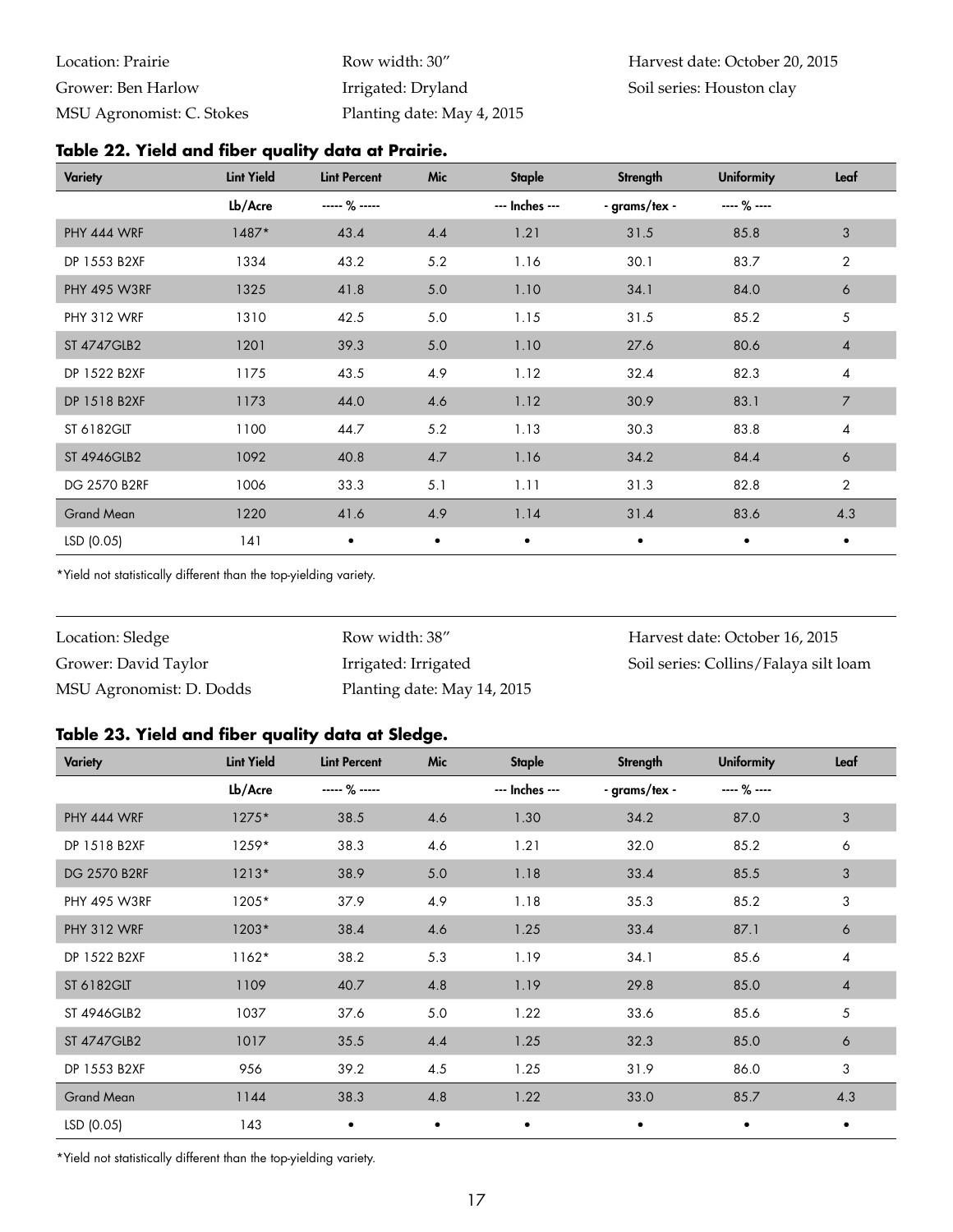| Location: Vaiden         | Row width: 38"              | Harvest date: October 23, 2015 |
|--------------------------|-----------------------------|--------------------------------|
| Grower: Shirley Farms    | Irrigated: Dryland          | Soil series: Adler silt loam   |
| MSU Agronomist: E. Flint | Planting date: May 12, 2015 |                                |

| <b>Variety</b>      | <b>Lint Yield</b> | <b>Lint Percent</b> | Mic | <b>Staple</b>  | Strength      | <b>Uniformity</b> | Leaf            |
|---------------------|-------------------|---------------------|-----|----------------|---------------|-------------------|-----------------|
|                     | Lb/Acre           | ----- % -----       |     | --- Inches --- | - grams/tex - | ---- % ----       |                 |
| DP 1522 B2XF        | $1811*$           | 39.8                | 4.9 | 1.17           | 31.9          | 83.9              | 5.0             |
| PHY 444 WRF         | 1798*             | 42.3                | 4.1 | 1.27           | 32.6          | 84.5              | 3.0             |
| PHY 312 WRF         | 1769*             | 39.4                | 4.4 | 1.23           | 31.0          | 85.5              | 5.0             |
| <b>DG 2570 B2RF</b> | 1651              | 38.7                | 4.7 | 1.16           | 32.6          | 84.6              | 4.0             |
| DP 1518 B2XF        | 1618              | 37.6                | 4.2 | 1.21           | 30.7          | 84.2              | 7.0             |
| ST 4946GLB2         | 1565              | 37.4                | 4.5 | 1.20           | 32.5          | 84.7              | 6.0             |
| <b>ST 4747GLB2</b>  | 1548              | 37.7                | 4.5 | 1.22           | 29.4          | 83.3              | 6.0             |
| ST 6182GLT          | 1531              | 42.0                | 4.5 | 1.20           | 30.8          | 84.8              | $4.0$           |
| <b>PHY 495 W3RF</b> | 1518              | 39.1                | 4.5 | 1.15           | 32.0          | 85.0              | 5.0             |
| DP 1553 B2XF        | 1490              | 38.7                | 4.3 | 1.23           | 30.9          | 85.6              | $5.0$           |
| <b>Grand Mean</b>   | 1630              | 39.3                | 4.5 | 1.20           | 31.4          | 84.6              | $5\overline{)}$ |
| LSD (0.05)          | 59                | ٠                   |     |                |               | $\bullet$         | ٠               |

## **Table 24. Yield and fiber quality data at Vaiden.**